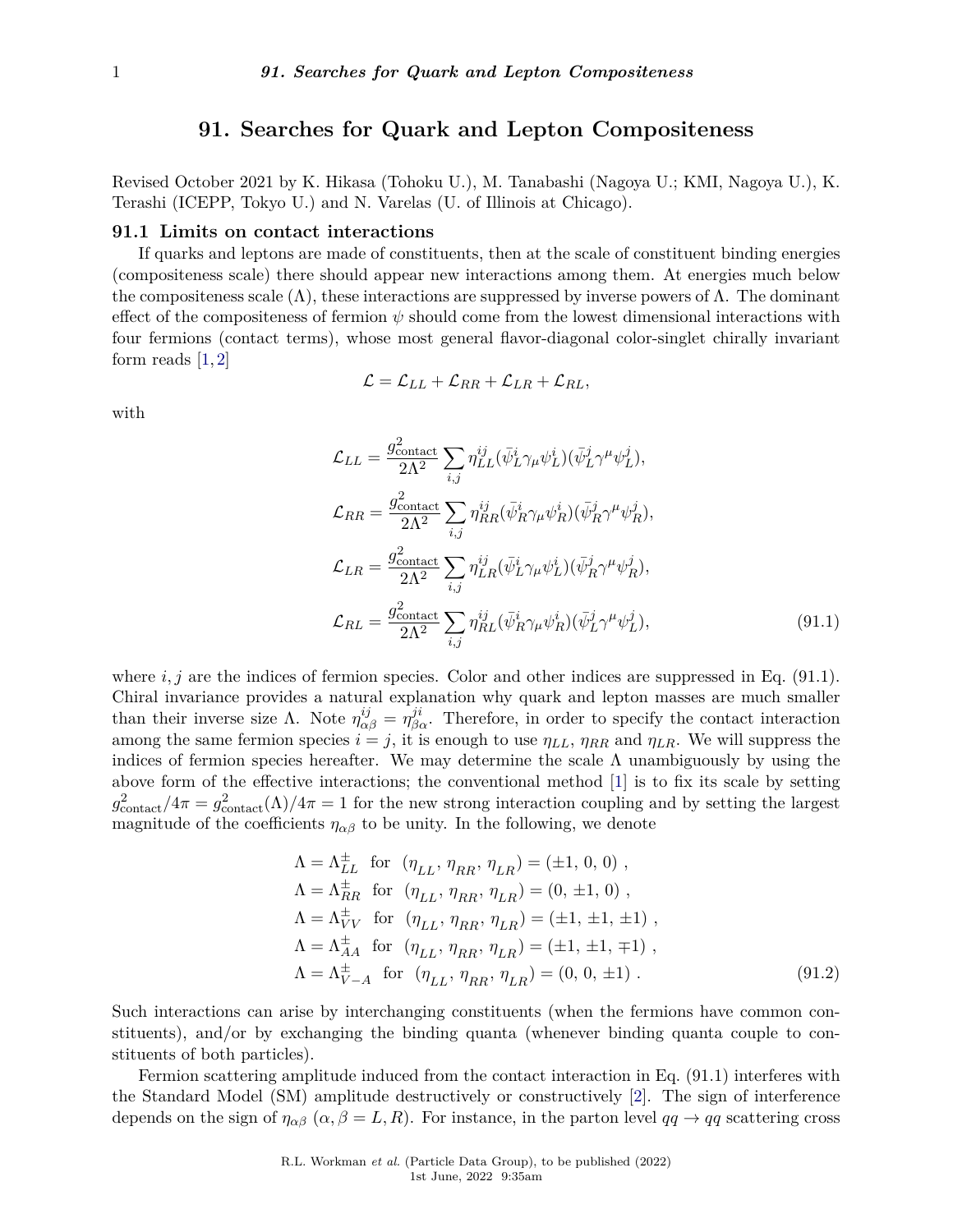section in the  $\Lambda_{LL}^{\pm}$  model, the contact interaction amplitude and the SM gluon exchange amplitude interfere destructively for  $\eta_{LL} = +1$ , while they interfere constructively for  $\eta_{LL} = -1$ . In models of quark compositeness, the quark scattering cross sections induced from the contact interactions receive sizable QCD radiative corrections. Ref. [\[3\]](#page-9-2) provides the exact next-to-leading order (NLO) QCD corrections to the contact interaction induced quark scattering cross sections.



**Figure 91.1:** Normalized dijet angular distributions in several dijet mass  $(m_{ii})$  ranges. The data distributions are compared to PYTHIA8 predictions with NLO and electroweak corrections applied (solid line) and with the predictions including a contact interaction (CI) term in which only lefthanded quarks participate of compositeness scale  $\Lambda_{LL}^+ = 15$  TeV (dashed line) and  $\Lambda_{LL}^- = 22$  TeV (dotted line). The theoretical uncertainties and the total theoretical and experimental uncertainties in the predictions are displayed as shaded bands around the SM prediction. Figure adopted from Ref. [\[4\]](#page-9-3).

Over the last three decades experiments at the CERN Sp $\bar{p}S$  [\[5,](#page-9-4)[6\]](#page-9-5), the Fermilab Tevatron [\[7,](#page-9-6)[8\]](#page-9-7), and the CERN LHC [\[4,](#page-9-3) [9–](#page-9-8)[12\]](#page-9-9) have searched for quark contact interactions, characterized by the four-fermion effective Lagrangian in Eq. (91.1), using jet final states. These searches have been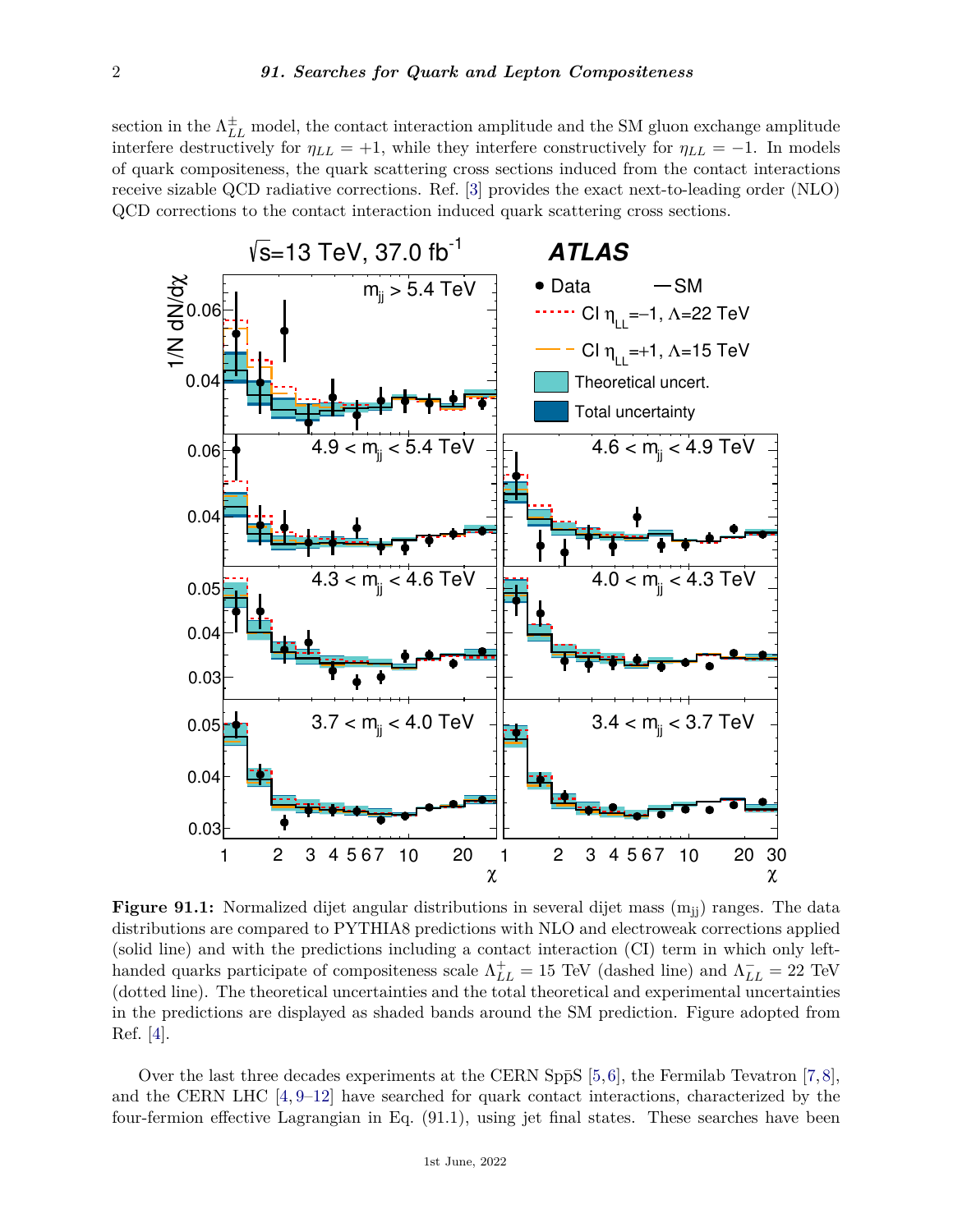performed primarily by studying the angular distribution of the two highest transverse momentum, *p*<sub>T</sub>, jets (dijets), and the inclusive jet *p*<sub>T</sub> spectrum. The variable  $\chi = \exp(|(y_1 - y_2)|)$  is used to measure the dijet angular distribution, where *y*<sup>1</sup> and *y*<sup>2</sup> are the rapidities of the two jets with the highest transverse momenta. For collinear massless parton scattering,  $\chi$  is related to the polar scattering angle  $\theta^*$  in the partonic center-of-mass frame by  $\chi = (1 + |\cos \theta^*|)/(1 - |\cos \theta^*|)$ . The choice of  $\chi$  is motivated by the fact that the angular distribution for Rutherford scattering, which is proportional to  $1/(1 - \cos \theta^*)^2$ , is independent of *χ*. In perturbative QCD the *χ* distributions are relatively uniform and only mildly modified by higher-order QCD or electroweak corrections. Signatures of quark contact interactions exhibit more isotropic angular distribution than QCD and can be identified as an excess at low values of  $\chi$ . In the inclusive jet cross section measurement, quark contact interaction effects are searched for as deviations from the predictions of perturbative QCD in the tails of the high- $p_T$  jet spectrum [\[11\]](#page-9-10).

Recent results from the LHC, using data collected at proton-proton center-of-mass energy of  $\sqrt{s} = 13$  TeV, extend previous limits on quark contact interactions. Figure 91.1 shows the normalized dijet angular distributions for several dijet mass ranges measured in ATLAS [\[4\]](#page-9-3) at <sup>√</sup> *s* = 13 TeV. The data distributions are compared with SM predictions, estimated using PYTHIA8 [\[13\]](#page-9-11) with GEANT4-based [\[14\]](#page-9-12) ATLAS detector simulation and corrected to NLO QCD calculation provided by NLO Jet++ [\[15\]](#page-9-13) including electroweak corrections [\[16\]](#page-9-14), and with predictions including a contact interaction term in which only left-handed quarks participate at compositeness scale  $\Lambda_{LL}^{+} = 15$  TeV  $(\Lambda_{LL}^{-} = 22 \text{ TeV})$  with destructive (constructive) interference. Over a wide range of  $\chi$  and dijet mass the data are well described by the SM predictions. Using the dijet angular distributions mass the data are wen described by the SM predictions. Using the dijet angular distributions measured at high dijet masses and  $\sqrt{s} = 13$  TeV, the ATLAS [\[4\]](#page-9-3) and CMS [\[12\]](#page-9-9) Collaborations have set 95% confidence level (C.L.) lower limits on the contact interaction scale Λ, ranging from 9*.*2 to 29*.*5 TeV for different quark contact interaction models that correspond to various combinations of (*ηLL, ηRR, ηLR*), as summarized in Figure 91.2. The contact interaction scale limits extracted using the dijet angular distributions include the exact NLO QCD corrections to dijet production induced by contact interactions [\[3\]](#page-9-2). In proton-proton collisions, the  $\Lambda_{LL}^{\pm}$  and  $\Lambda_{RR}^{\pm}$  contact interaction models result in identical tree-level cross sections and NLO QCD corrections and yield the same exclusion limits. For  $\Lambda_{VV}^{\pm}$  and  $\Lambda_{AA}^{\pm}$ , the contact interaction predictions are identical at tree level, but exhibit different NLO QCD corrections and yield different exclusion limits.

If leptons (*l*) and quarks (*q*) are composite with common constituents, the interaction of these constituents will manifest itself in the form of a *llqq*-type four-fermion contact interaction Lagrangian at energies below the compositeness scale  $\Lambda$ . The *llqq* terms in the contact interaction Lagrangian can be expressed as

$$
\mathcal{L}_{LL} = \frac{g_{\text{contact}}^2}{\Lambda^2} \sum_{i,j} \eta_{LL}^{ij} (\bar{q}_L^i \gamma_\mu q_L^i) (\bar{l}_L^j \gamma^\mu l_L^j),
$$
\n
$$
\mathcal{L}_{RR} = \frac{g_{\text{contact}}^2}{\Lambda^2} \sum_{i,j} \eta_{RR}^{ij} (\bar{q}_R^i \gamma_\mu q_R^i) (\bar{l}_R^j \gamma^\mu l_R^j),
$$
\n
$$
\mathcal{L}_{LR} = \frac{g_{\text{contact}}^2}{\Lambda^2} \sum_{i,j} \eta_{LR}^{ij} (\bar{q}_L^i \gamma_\mu q_L^i) (\bar{l}_R^j \gamma^\mu l_R^j),
$$
\n
$$
\mathcal{L}_{RL} = \frac{g_{\text{contact}}^2}{\Lambda^2} \sum_{i,j} \eta_{RL}^{ij} (\bar{q}_R^i \gamma_\mu q_R^i) (\bar{l}_L^j \gamma^\mu l_L^j).
$$
\n(91.3)

Searches on quark-lepton compositeness have been reported from experiments at LEP [\[17–](#page-9-15)[20\]](#page-10-0), HERA [\[21,](#page-10-1) [22\]](#page-10-2), the Tevatron [\[23,](#page-10-3) [24\]](#page-10-4), and recently from the ATLAS [\[25,](#page-10-5) [26\]](#page-10-6) and CMS [\[27,](#page-10-7) [28\]](#page-10-8)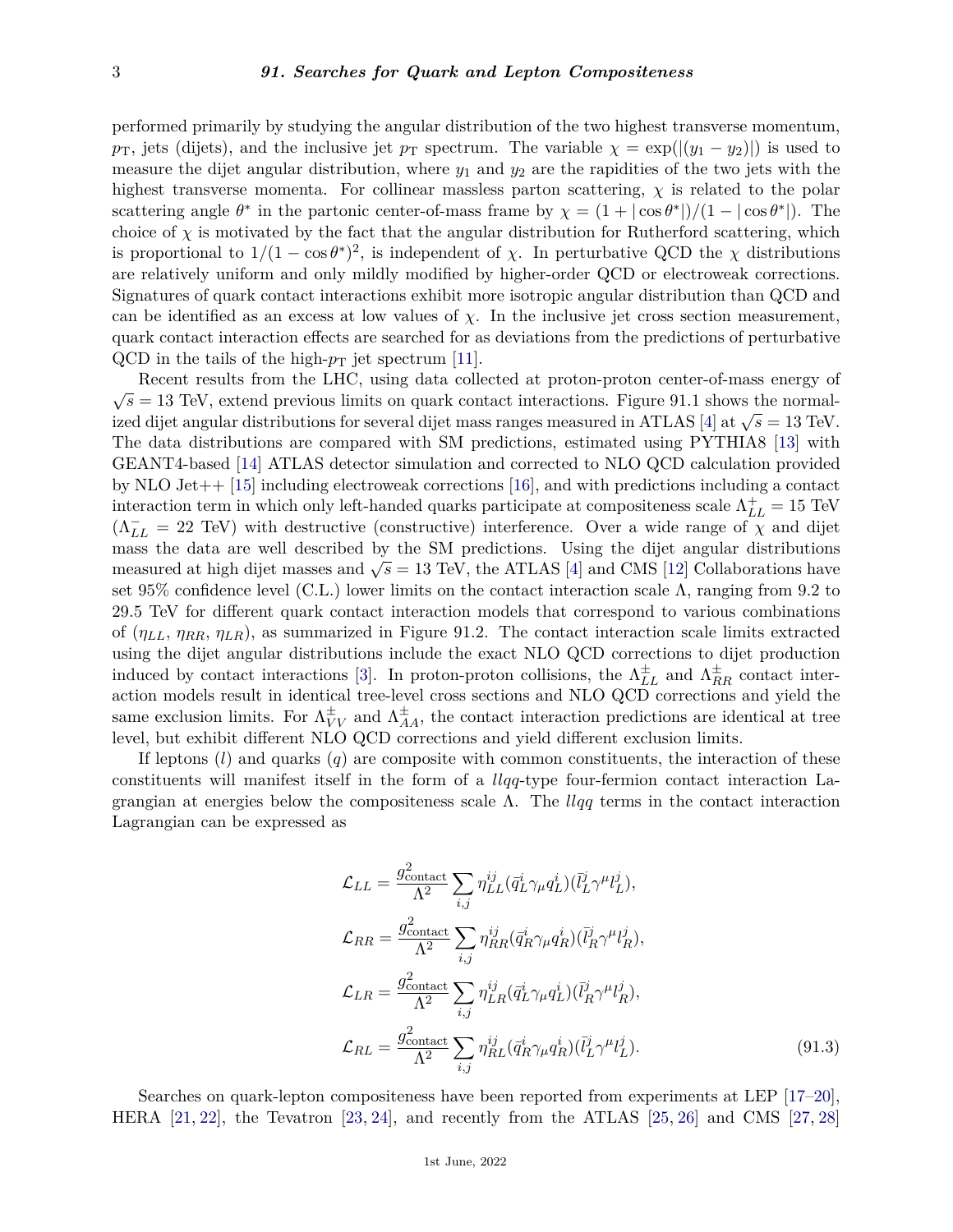

**Figure 91.2:** Observed (solid lines) and expected (dashed lines) 95% C.L. lower limits on the contact interaction scale  $\Lambda$  for different contact interaction models from ATLAS [\[4\]](#page-9-3) and CMS [\[12\]](#page-9-9) using the dijet angular distributions. The contact interaction models used for the dijet angular distributions include the exact NLO QCD corrections to dijet production. The shaded band for the  $\Lambda_{LL/RR}^{+}$  model indicates the range of contact interaction scale that was not excluded in ATLAS [\[4\]](#page-9-3), due to an observed excess in the data that produced a weaker limit.

experiments at the LHC. The most stringent searches for *llqq* contact interactions are performed by the LHC experiments using high-mass oppositely-charged lepton pairs produced through the  $q\bar{q} \to l^+l^-$  Drell-Yan process. The contact interaction amplitude of the  $u\bar{u} \to l^+l^-$  process (*l* = *e* or  $\mu$ ) interferes with the corresponding SM amplitude constructively (destructively) for  $\eta_{\alpha\beta}^{ul} = -1$  $(\eta_{\alpha\beta}^{ul} = +1)$ . The ATLAS Collaboration has extracted limits on the *llqq* contact interaction at  $\sqrt{s} = 13$  TeV for the right-right  $(\eta_{RR} = \pm 1, \eta_{LL} = \eta_{LR} = \eta_{RL} = 0)$ , left-left  $(\eta_{LL} = \pm 1, \eta_{LL} = \pm 1, \eta_{LL} = \eta_{LR} = \eta_{RL$  $\eta_{RR} = \eta_{LR} = \eta_{RL} = 0$ , and left-right ( $\eta_{LR} = \eta_{RL} = \pm 1$ ,  $\eta_{RR} = \eta_{LL} = 0$ ) models. In Ref. [\[26\]](#page-10-6), ATLAS used a background estimate directly obtained from data. Combining the dielectron and dimuon channels, the 95% C.L. lower limits on the *llqq* contact interaction scale Λ are 36 TeV (27 TeV) for the right-right model, 36 TeV (26 TeV) for the left-left model, and 33 TeV (29 TeV) for the left-right model, each with constructive (destructive) interference [\[26\]](#page-10-6). The CMS Collaboration, using a 140 fb−<sup>1</sup> dataset at 13 TeV, has set 95% C.L. exclusion limits on the *llqq* contact interaction scale that range from  $\Lambda_{LL} > 23.9$  TeV for the destructive interference to  $\Lambda_{RR} > 36.4$  TeV for the constructive interference, for the left-left and the right-right models, respectively [\[28\]](#page-10-8).

Note that the contact interactions arising from the compositeness of quarks and leptons in Eq. (91.1) can also be regarded as a part of more general dimension six operators in the context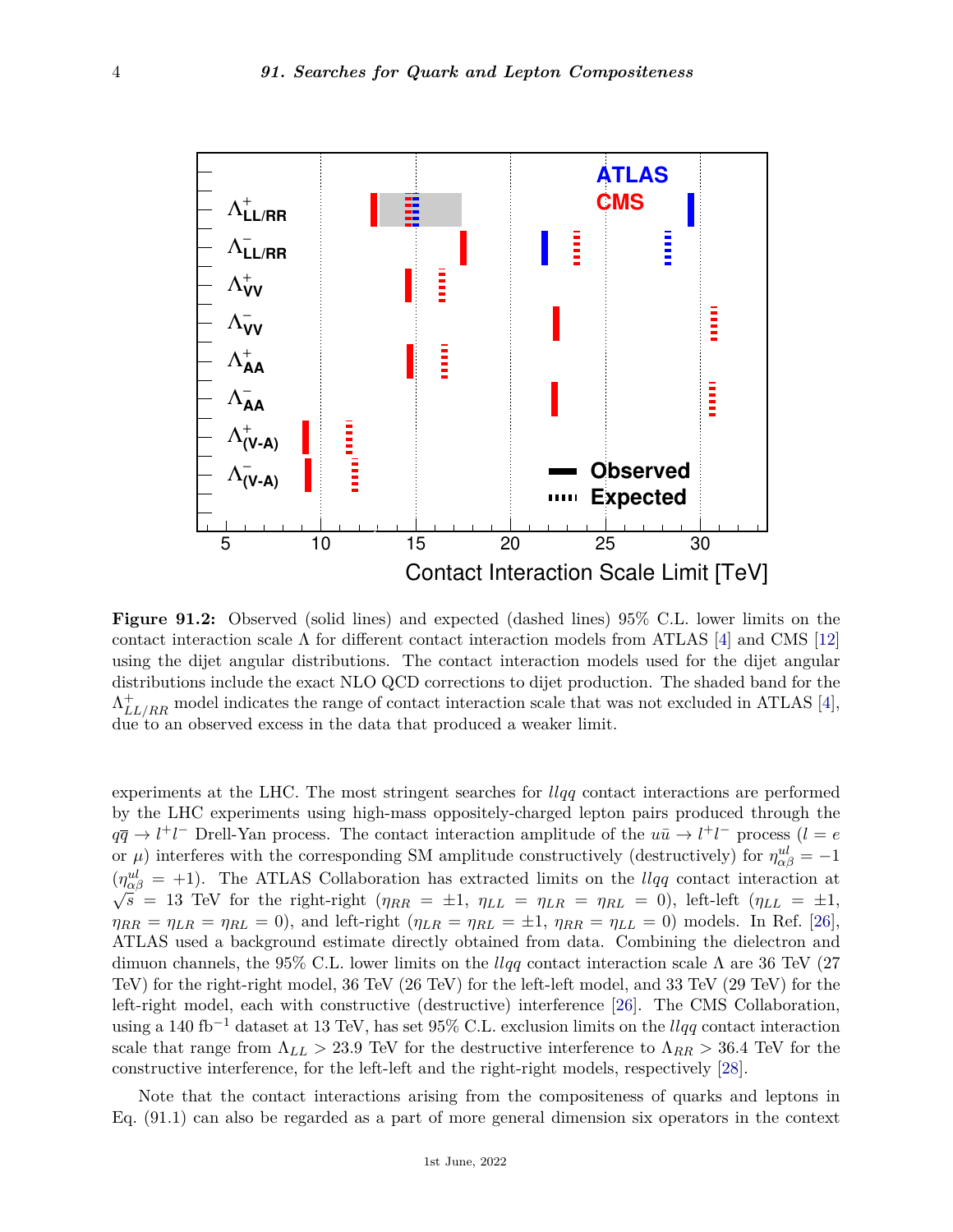of low energy standard model effective field theory (SMEFT). For a complete list of SM gauge invariant dimension six operators, see [\[29,](#page-10-9)[30\]](#page-10-10). A computation of the one loop anomalous dimension matrix for SMEFT operators are found in Refs. [\[31–](#page-10-11)[33\]](#page-10-12). See also Refs. [\[34\]](#page-10-13) and [\[35\]](#page-10-14) for recent reviews. Consistent SMEFT reinterpretations of top-quark data, and high energy non-resonant dijet and dilepton data are provided, e.g., in Refs. [\[36–](#page-10-15)[38\]](#page-10-16).

Interactions of hypothetical dark matter candidate particles with SM particles through mediators can also be described as contact interactions at low energy. See *"Searches for WIMPs and Other Particles"* in this volume for limits on the interactions involving dark matter candidate particles.

## **91.2 Limits on excited fermions**

Another typical consequence of compositeness is the appearance of excited leptons and quarks (*l* <sup>∗</sup> and *q* ∗ ). Phenomenologically, an excited lepton is defined to be a heavy lepton which shares a leptonic quantum number with one of the existing leptons (an excited quark is defined similarly). For example, an excited electron  $e^*$  is characterized by a nonzero transition-magnetic coupling with electrons. The smallness of the lepton mass and the success of QED prediction for  $q - 2$  suggest chirality conservation, *i.e.,* an excited lepton should not couple to both left- and right-handed components of the corresponding lepton [\[39–](#page-10-17)[41\]](#page-10-18).

Excited leptons may be classified by  $SU(2) \times U(1)$  quantum numbers. Typical examples are:

1. Sequential type

$$
\begin{pmatrix} \nu^* \\ l^* \end{pmatrix}_L, \qquad [\nu_R^*], \qquad l_R^*.
$$

 $\nu_R^*$  is necessary if we assume  $\nu^*$  has a Dirac mass.

2. Mirror type

$$
[\nu_L^*], \qquad l_L^*, \qquad {\nu^* \choose l^*}_R
$$

*.*

3. Homodoublet type

$$
\begin{pmatrix} \nu^* \\ l^* \end{pmatrix}_L, \qquad \qquad \begin{pmatrix} \nu^* \\ l^* \end{pmatrix}_R.
$$

Similar classification can be made for excited quarks.

Excited fermions can be pair produced via their minimal gauge couplings. The couplings of excited leptons with *Z* are given by

$$
\frac{e}{2\sin\theta_W\cos\theta_W}(-1+2\sin^2\theta_W)\bar{l^*}\gamma^\mu l^*Z_\mu+\frac{e}{2\sin\theta_W\cos\theta_W}\bar{\nu^*}\gamma^\mu\nu^*Z_\mu
$$

in the homodoublet model. The corresponding couplings of excited quarks can be easily obtained. Although form factor effects can be present for the gauge couplings at  $q^2 \neq 0$ , they are usually neglected.

Excited fermions may also be produced via the contact interactions with ordinary quarks and leptons [\[42\]](#page-10-19)

$$
\mathcal{L} = \frac{g_{\text{contact}}^2}{\Lambda^2} \left[ \eta'_{LL} (\bar{\psi}_L \gamma_\mu \psi_L) (\bar{\psi}_L^* \gamma^\mu \psi_L^*) + (\eta''_{LL} (\bar{\psi}_L \gamma_\mu \psi_L) (\bar{\psi}_L^* \gamma^\mu \psi_L) + \text{h.c.}) + \cdots \right]. \tag{91.4}
$$

Again, the coefficient is conventionally taken  $g_{\text{contact}}^2 = 4\pi$ . It is widely assumed  $\eta'_{LL} = \eta''_{LL} = 1$ ,  $\eta'_{LR} = \eta''_{RL} = \eta''_{RL} = \eta''_{RL} = \eta''_{RR} = \eta''_{RR} = 0$  in experimental analyses for simplicity.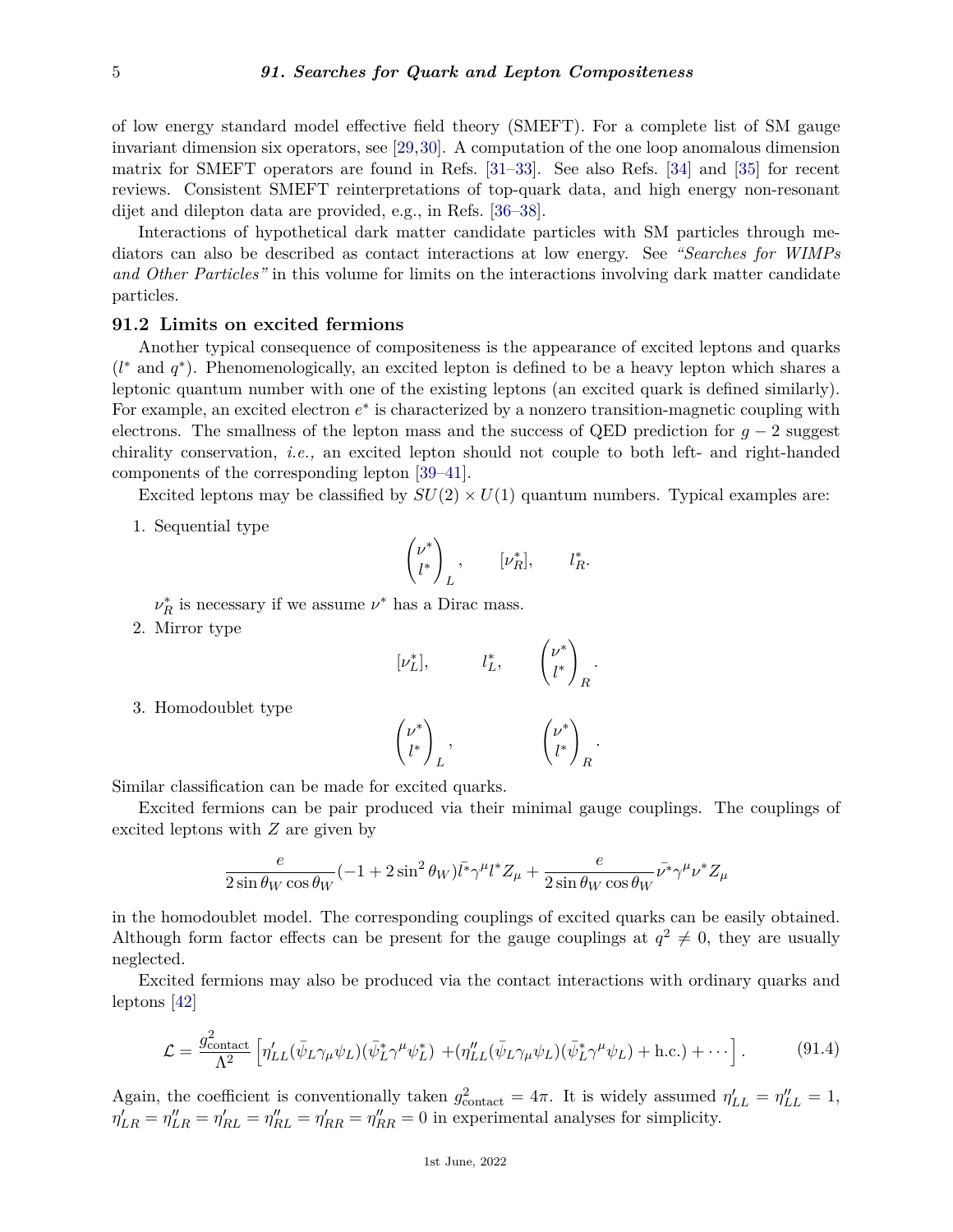In addition, transition-magnetic type couplings with a gauge boson are expected. These couplings can be generally parameterized as follows:

$$
\mathcal{L} = \frac{\lambda_{\gamma}^{(\psi^{*})} e}{2m_{\psi^{*}}} \bar{\psi}^{*} \sigma^{\mu\nu} (\eta_{L} \frac{1-\gamma_{5}}{2} + \eta_{R} \frac{1+\gamma_{5}}{2}) \psi F_{\mu\nu} \n+ \frac{\lambda_{Z}^{(\psi^{*})} e}{2m_{\psi^{*}}} \bar{\psi}^{*} \sigma^{\mu\nu} (\eta_{L} \frac{1-\gamma_{5}}{2} + \eta_{R} \frac{1+\gamma_{5}}{2}) \psi Z_{\mu\nu} \n+ \frac{\lambda_{W}^{(l^{*})} g}{2m_{l^{*}}} \bar{l}^{*} \sigma^{\mu\nu} \frac{1-\gamma_{5}}{2} \nu W_{\mu\nu} \n+ \frac{\lambda_{W}^{(\nu^{*})} g}{2m_{\nu^{*}}} \bar{\nu}^{*} \sigma^{\mu\nu} (\eta_{L} \frac{1-\gamma_{5}}{2} + \eta_{R} \frac{1+\gamma_{5}}{2}) l W_{\mu\nu}^{\dagger} \n+ \text{h.c.,}
$$
\n(91.5)

where  $g = e/\sin \theta_W$ ,  $\psi = \nu$  or l,  $F_{\mu\nu} = \partial_\mu A_\nu - \partial_\nu A_\mu$  is the photon field strength,  $Z_{\mu\nu} = \partial_\mu Z_\nu - \partial_\nu Z_\mu$ , *etc.*. The normalization of the coupling is chosen such that

$$
\max(|\eta_L|, |\eta_R|) = 1.
$$

Chirality conservation requires

$$
\eta_L \eta_R = 0. \tag{91.6}
$$

These couplings in Eq. (91.5) can arise from  $SU(2) \times U(1)$ -invariant higher-dimensional interactions. A well-studied model is the interaction of homodoublet type *l* <sup>∗</sup> with the Lagrangian (see [\[43,](#page-10-20) [44\]](#page-10-21))

$$
\mathcal{L} = \frac{1}{2\Lambda} \bar{L}^* \sigma^{\mu\nu} (gf \frac{\tau^a}{2} W^a_{\mu\nu} + g' f' Y B_{\mu\nu}) \frac{1 - \gamma_5}{2} L + \text{h.c.},\tag{91.7}
$$

where *L* denotes the lepton doublet  $(\nu, l)$ ,  $\Lambda$  is the compositeness scale, *g*, *g*' are  $SU(2)$  and  $U(1)_Y$ gauge couplings, and  $W_{\mu\nu}^a$  and  $B_{\mu\nu}$  are the field strengths for  $SU(2)$  and  $U(1)_Y$  gauge fields. These couplings satisfy the relation

$$
\lambda_W = -\sqrt{2}\sin^2\theta_W(\lambda_Z\cot\theta_W + \lambda_\gamma),\tag{91.8}
$$

with  $\lambda_{W,Z,\gamma}$  being defined in Eq. (91.5) with  $\lambda_{W,Z,\gamma} = \lambda_{W,Z,\gamma}^{(\ell^*)}$  or  $\lambda_{W,Z,\gamma} = \lambda_{W,Z,\gamma}^{(\nu^*)}$ . Here  $(\eta_L, \eta_R) =$  $(1,0)$  is assumed. It should be noted that the electromagnetic radiative decay of  $l^*$  ( $\nu^*$ ) is forbidden if  $f = -f'(f = f').$ 

Additional coupling with gluons is possible for excited quarks:

$$
\mathcal{L} = \frac{1}{2\Lambda} \bar{Q}^* \sigma^{\mu\nu} \left( g_s f_s \frac{\lambda^a}{2} G^a_{\mu\nu} + g f \frac{\tau^a}{2} W^a_{\mu\nu} + g' f' Y B_{\mu\nu} \right) \times \frac{1 - \gamma_5}{2} Q + \text{h.c.} \,, \tag{91.9}
$$

where *Q* denotes a quark doublet,  $g_s$  is the QCD gauge coupling, and  $G^a_{\mu\nu}$  the gluon field strength.

If leptons are made of color triplet and antitriplet constituents, we may expect their color-octet partners. Transitions between the octet leptons  $(l_8)$  and the ordinary lepton  $(l)$  may take place via the dimension-five interactions

$$
\mathcal{L} = \frac{1}{2\Lambda} \sum_{l} \left\{ \bar{l}_{8}^{\alpha} g_{S} F^{\alpha}_{\mu\nu} \sigma^{\mu\nu} (\eta_{L} l_{L} + \eta_{R} l_{R}) + \text{h.c.} \right\}
$$
(91.10)

where the summation is over charged leptons and neutrinos. The leptonic chiral invariance implies  $\eta_L \eta_R = 0$  as before.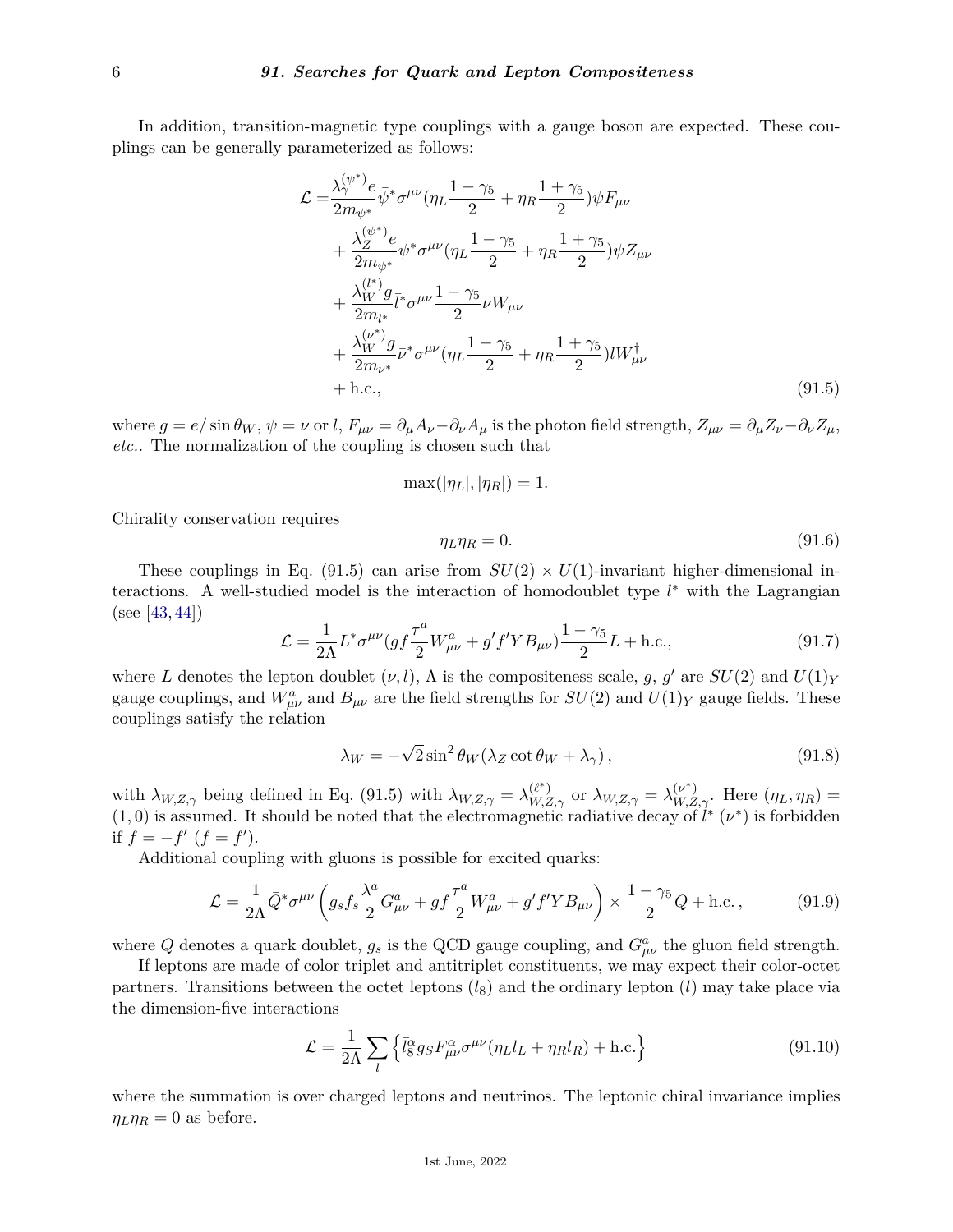Searches for the excited quarks and leptons have been performed over the last decades in experiments at the LEP [\[45–](#page-10-22)[48\]](#page-11-0), HERA [\[49,](#page-11-1)[50\]](#page-11-2), Tevatron [\[51,](#page-11-3)[52\]](#page-11-4), and LHC [\[53–](#page-11-5)[78\]](#page-12-0). Most stringent constraints, which are described below at 95% confidence level, come from the LHC experiments.

The signature of excited quarks *q* <sup>∗</sup> at hadron colliders is characterized by a narrow resonant peak in the reconstructed invariant mass distribution of the *q* <sup>∗</sup> decay products. The decays via the transition-magnetic type operator in Eq. (91.9) are considered for excited quarks in LHC searches, and the final states to search for are dijet (*qg*) [\[53,](#page-11-5) [54,](#page-11-6) [66](#page-11-7)[–69\]](#page-11-8) or a jet in association with a photon  $(q\gamma)$  [\[55,](#page-11-9) [56,](#page-11-10) [70,](#page-11-11) [71\]](#page-12-1) or a weak gauge boson  $(qW, qZ)$  [\[72,](#page-12-2) [73\]](#page-12-3). All analyses consider only spin-1/2 excited states of first generation quarks  $(u^*, d^*)$  with degenerate masses, expected to be predominantly produced in proton-proton collisions except for the excited *b* quark searches described below. Only the minimal gauge interactions and the transition-magnetic couplings with the form given in Eq. (91.9) are considered in the production process, and hence the contact interactions in Eq. (91.4) are not considered. The compositeness scale  $\Lambda$  is taken to be the same as the excited quark mass  $m_{q^*}$ . The transition-magnetic coupling coefficients  $f_s$ ,  $f$  and  $f'$  are assumed to be equal to 1 (denoted by  $f$ ).

where  $\frac{d}{dx}$  is the unit of the line of the corded at  $\sqrt{s} = 13$  TeV at the LHC, the excited quark masses are excluded in dijet resonance searches up to 6.7 TeV in ATLAS using 139 fb<sup>-1</sup> [\[54\]](#page-11-6) and 6.3 TeV in CMS using 137 fb<sup>-1</sup> [\[69\]](#page-11-8). Figure 91.3 shows the dijet mass  $(m_{jj})$  distribution measured in CMS [\[69\]](#page-11-8) by using the two highest  $p_T$  jets reconstructed with the anti- $k_T$  algorithm [\[79\]](#page-12-4) of a distance parameter of 0.4, and by combining nearby jets within  $\Delta R = \sqrt{\Delta \eta^2 + \Delta \phi^2} < 1.1$  around the leading two jets. The measured dijet mass spectrum is compared to a fit with smoothly falling background shape (solid curve) at  $m_{ij} > 1.5$  TeV and the background prediction obtained from the  $\Delta \eta_{jj}$  control regions (open squares), denoted as Ratio method, at m<sub>ij</sub> > 2.4 TeV to look for a narrow resonance. Here  $\Delta \eta_{ij}$  is the pseudorapidity separation between the two jets. An excited quark signal with mass of 4.0 TeV is shown in the figure (denoted by *qg*) as one of the benchmark signals considered in the analysis.

The photon + jet resonance searches, targeting excited quarks decaying into a quark and a photon  $(q^* \to q + \gamma)$ , have excluded  $q^*$  masses up to 5.3 TeV in ATLAS [\[56\]](#page-11-10) and 5.5 TeV in compositive  $(q \rightarrow q + \gamma)$ , have excluded q masses up to 5.5 TeV in ATLAS [50] and 5.5 TeV in CMS [\[71\]](#page-12-1) using collision data at  $\sqrt{s} = 13$  TeV. The  $W/Z$  boson + jet final states are examined to look for the  $q^* \to q + W$  and  $q + Z$  signal in CMS [\[73\]](#page-12-3), exploiting jet substructure technique designed to provide sensitivity for highly-boosted hadronically decaying *W* and *Z* bosons. The lower mass limit of 5.0 (4.8) TeV is obtained from the  $W +$  jet  $(Z +$  jet) search using dataset recorded at  $\sqrt{s} = 13$  TeV.

The excited  $b$  quarks  $(b^*)$  are also considered in the present searches at the LHC. Assuming the similar production processes to the first-generation excited quarks, the *b* <sup>∗</sup> has been searched for in final states containing at least one jet identified as originating from a *b* quark (*b*-tagging). The searches using two jets including at least one *b*-tagged jet have been performed at 8 and 13 TeV [\[54,](#page-11-6) [57,](#page-11-12) [58,](#page-11-13) [67\]](#page-11-14), resulting in  $b^*$  lower mass limits of 3.2 TeV in ATLAS using 139 fb<sup>-1</sup> at **S** TeV [54, 57, 58, 67], resulting in 0 lower mass mints of 5.2 TeV in ATLAS using 159 fb at  $\sqrt{s} = 13$  TeV [\[54\]](#page-11-6) and 1.6 TeV in CMS using 19.7 fb<sup>-1</sup> at  $\sqrt{s} = 8$  TeV [\[67\]](#page-11-14). The CMS Collaboration also performed a search for  $b^* \to b + \gamma$  in events with a *b*-tagged jet in association with a photon using also performed a search for  $\sigma \to \sigma + \gamma$  in events with a  $\sigma$ -tagged jet in association with a photon using data at  $\sqrt{s} = 13$  TeV [\[71\]](#page-12-1), and excluded  $b^*$  masses up to 1.8 TeV. Excited *b* quarks with chargedcurrent decay into a *W*-boson and a top quark  $(b^* \to t + W)$  were looked for in both ATLAS and CMS using the full 8 TeV data [\[59,](#page-11-15) [74\]](#page-12-5). ATLAS excluded  $b^*$  masses below 1.5 TeV for the  $b^*$  with left- and right-handed couplings [\[59\]](#page-11-15) while CMS excluded the masses below 1.39(1.43) TeV for the left(right)-handed couplings [\[74\]](#page-12-5).

The excited top quarks  $(t^*)$  have also been searched for at the LHC. The CMS Collaboration performed the search for pair-produced  $t^*$  quarks with the assumption of the  $t^*$  quark decay into a top quark and a gluon, in events with a charged lepton, missing transverse momentum and multiple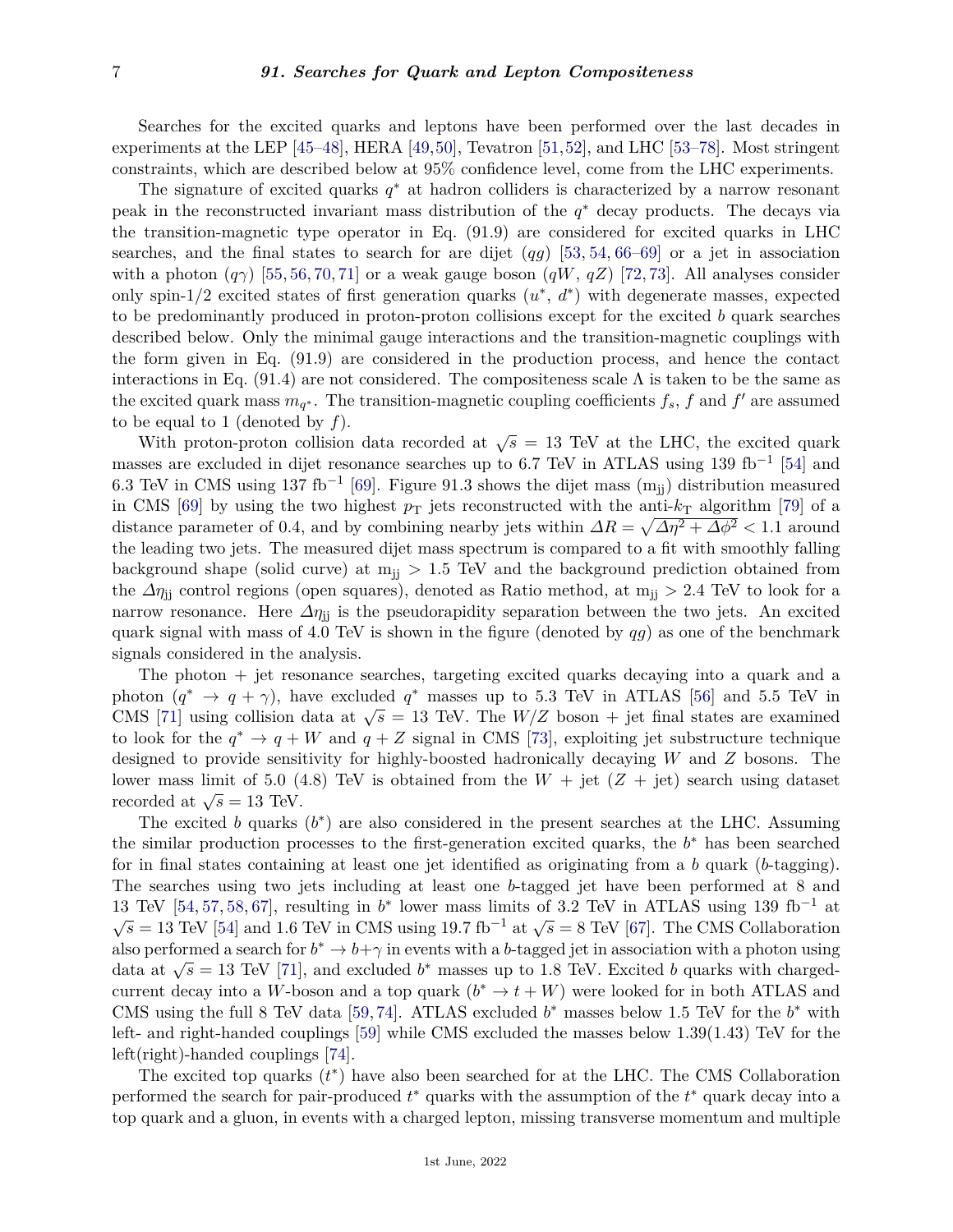

**Figure 91.3:** Dijet mass distribution measured by CMS using wide jets reconstructed from two highest transverse momentum jets by adding nearby jets within  $\Delta R = \sqrt{\Delta \eta^2 + \Delta \phi^2} < 1.1$ . The data distribution is compared to a fit representing a smooth background spectrum (solid curve) and the background prediction obtained from the *∆η*jj control regions (open squares), denoted as Ratio method, at  $m_{ij} > 2.4$  TeV. The excited quark signal with mass of 4.0 TeV (labeled as  $qg$ ) is shown together with other benchmark signals. Shown at the bottom panel is the difference between the data and the fitted parametrization from the fit method or the data and the background prediction from the Ratio method, divided by the statistical uncertainty of the data. Figure adopted from [\[69\]](#page-11-8).

jets including *b*-tagged jets at  $\sqrt{s} = 8$  TeV [\[80\]](#page-12-6) and 13 TeV [\[81\]](#page-12-7). With 35.9 fb<sup>-1</sup> data at 13 TeV, CMS excluded the  $t^*$  masses below 1.2 TeV for spin  $3/2$   $t^*$  quarks [\[81\]](#page-12-7).

Searches for excited leptons  $l^*$  are also performed at the LHC using proton-proton collision data recorded at  $\sqrt{s} = 7$  and 8 TeV [\[61](#page-11-16)[–65,](#page-11-17) [75,](#page-12-8) [76\]](#page-12-9) as well as at 13 TeV [\[77\]](#page-12-10). Considering single *l*<sup>\*</sup>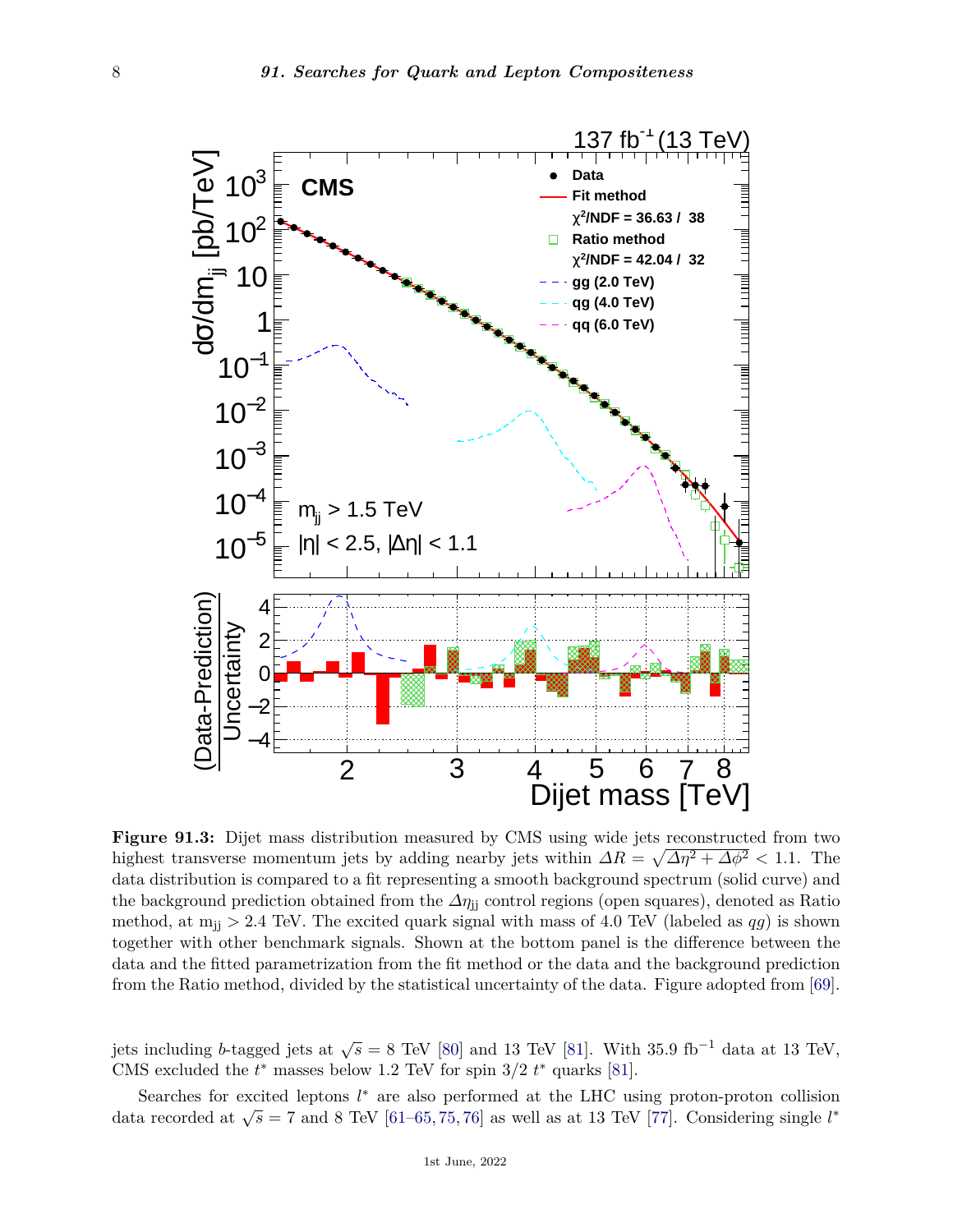production in contact interactions (Eq. (91.4)) and electromagnetic radiative decay to a SM lepton and a photon  $(l^* \to l + \gamma$  where  $l = e, \mu$ , the excited electron and muon masses are excluded for  $\Lambda = m_l$ <sup>\*</sup> up to 3.9 and 3.8 TeV, respectively, using 35.9 fb<sup>-1</sup> at  $\sqrt{s} = 13$  TeV in CMS [\[77\]](#page-12-10) and  $\Lambda = m_l$ <sup>\*</sup> up to 3.9 and 3.8 TeV, respectively, using 35.9 fb<sup>-1</sup> at  $\sqrt{s} = 13$  TeV in CMS [77] and  $\Lambda = m_l^*$  up to 3.9 and 3.8 Tev, respectively, using  $2.2$  TeV using 13 fb<sup>-1</sup> at  $\sqrt{s} = 8$  TeV in ATLAS [\[62\]](#page-11-18).

With the full 20.3 fb<sup>-1</sup> data at  $\sqrt{s} = 8$  TeV, the inclusive search on multi-lepton signatures with 3 or more charged leptons in ATLAS [\[63\]](#page-11-19) further constrains the excited charged leptons and neutrinos. Considering both the transition-magnetic (Eq. (91.7)) and contact interaction (Eq. (91.4)) processes, the lower mass limits for the  $e^*, \mu^*, \tau^*$  and  $\nu^*$  (for every excited neutrino flavor) are obtained to be 3.0, 3.0, 2.5 and 1.6 TeV, respectively, for  $\Lambda = m_{e^*}$ ,  $m_{\mu^*}$ ,  $m_{\tau^*}$  and  $m_{\nu^*}$ . The rate of pair-produced excited leptons is independent of  $\Lambda$  for the minimal gauge interaction processes, and it allows to improve search sensitivity with multi-lepton signatures at high  $\Lambda$ , especially for excited neutrinos because the predominant  $\nu_l^* \to l + W$  decays result in a higher acceptance for  $\geq$  3 charged lepton final states.

Both ATLAS and CMS Collaborations performed searches for singly produced excited leptons. The single excited leptons, both produced and decayed in contact interaction processes (Eq. (91.4)), were searched for in CMS using 77.4 fb<sup>-1</sup> at 13 TeV [\[78\]](#page-12-0) and in ATLAS using 20.3 fb<sup>-1</sup> at 8 TeV [\[64\]](#page-11-20) using the final states with two leptons and two jets  $(q\bar{q} \rightarrow ll^* \rightarrow llq\bar{q})$ . The CMS search [\[78\]](#page-12-0) considered both excited electrons and excited muons, using the invariant mass of the combination of the two leptons and two jets as a discriminating variable to separate signal from background. The ATLAS search [\[64\]](#page-11-20) considered only excited muons. The single excited electrons, produced in contact interactions and decayed either in contact interaction or charged-current processes, were considered in ATLAS using 36.1 fb−<sup>1</sup> at 13 TeV [\[65\]](#page-11-17) in the final states with two electrons and two jets  $(q\bar{q} \rightarrow ee^* \rightarrow e\bar{q})$  or an electron, missing transverse momentum and a hadronically decaying *W*-boson candidate  $(q\bar{q} \to ee^* \to e\nu W)$ . The excited electron (muon) mass was excluded up to 5.6 (5.7) TeV in CMS [\[78\]](#page-12-0) at  $\Lambda = m_{e^*}$  ( $\Lambda = m_{\mu^*}$ ), which is the best limit to date on the excited electrons (muons).



**Figure 91.4:** 95% C.L. lower mass limits for the excited quarks (left) and excited leptons (right) at ATLAS [\[54,](#page-11-6) [56,](#page-11-10) [62–](#page-11-18)[64\]](#page-11-20) and CMS [\[69,](#page-11-8) [71,](#page-12-1) [73,](#page-12-3) [76–](#page-12-9)[78\]](#page-12-0) experiments. Shown are the most stringent limits for each final state (denoted in parentheses) of the excited fermions from both experiments. Only first generation quarks  $(u, d)$  with transition-magnetic type interactions with  $f_s = f = f' = 1$ are considered for the excited quarks. The excited lepton limits are given for the production via contact interactions with  $\Lambda = m_{l^*}$ .

The CMS Collaboration also performed an excited lepton search in the final states containing a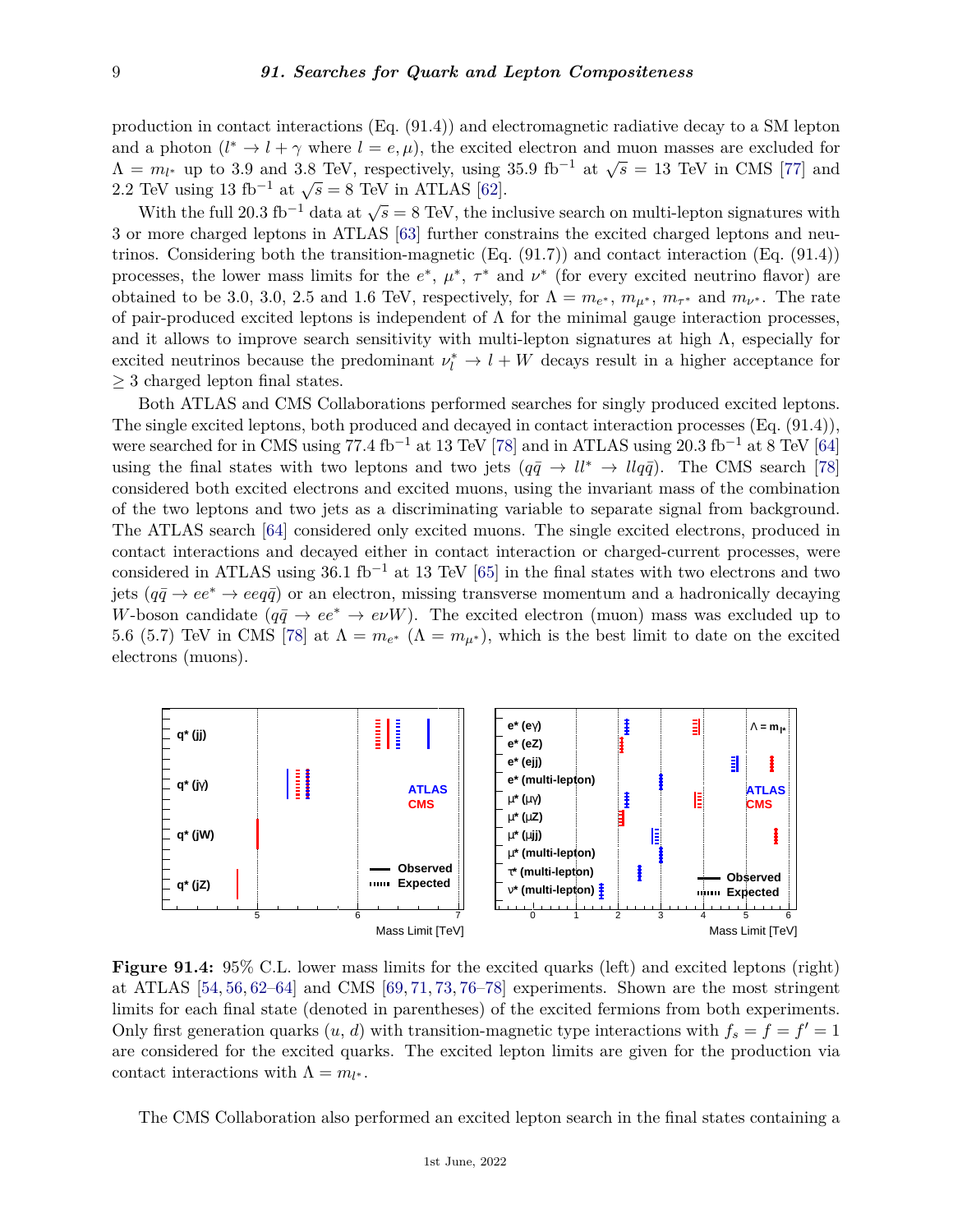*Z* boson [\[76\]](#page-12-9), probing the excited leptons produced in contact interactions and decayed in neutralcurrent processes  $(l^* \to l + Z)$  with  $f = f' = 1$  or  $f = -f' = 1$ . The leptonic and hadronic decays of *Z* bosons have been considered in the search, and the most stringent limits are obtained from the hadronic *Z* decay to be 2.08 (2.34) TeV and 2.11 (2.37) TeV for the  $e^*$  and  $\mu^*$ , respectively, with  $f = f' = 1$   $(f = -f' = 1)$  at  $\Lambda = m_{l^*}.$ 

Figure 91.4 summarizes the most stringent 95% C.L. lower mass limits for excited quarks and leptons obtained from the LHC experiments.

## <span id="page-9-0"></span>*References*

- <span id="page-9-1"></span>[1] E. Eichten, K. D. Lane and M. E. Peskin, [Phys. Rev. Lett.](http://doi.org/10.1103/PhysRevLett.50.811) **50**[, 811](http://doi.org/10.1103/PhysRevLett.50.811) (1983).
- [2] E. Eichten *et al.*, [Rev. Mod. Phys.](http://doi.org/10.1103/RevModPhys.56.579) **56**[, 579](http://doi.org/10.1103/RevModPhys.56.579) (1984), [Addendum: Rev.Mod.Phys. 58, 1065–1073 (1986)].
- <span id="page-9-2"></span>[3] J. Gao *et al.*, [Phys. Rev. Lett.](http://doi.org/10.1103/PhysRevLett.106.142001) **106**[, 142001](http://doi.org/10.1103/PhysRevLett.106.142001) (2011), [\[arXiv:1101.4611\].](https://arxiv.org/abs/1101.4611)
- <span id="page-9-3"></span>[4] M. Aaboud *et al.* (ATLAS), [Phys. Rev. D](http://doi.org/10.1103/PhysRevD.96.052004) **96**[, 5, 052004](http://doi.org/10.1103/PhysRevD.96.052004) (2017), [\[arXiv:1703.09127\].](https://arxiv.org/abs/1703.09127)
- <span id="page-9-4"></span>[5] G. Arnison *et al.* (UA1), [Phys. Lett. B](http://doi.org/10.1016/0370-2693(86)91065-8) **177**[, 244](http://doi.org/10.1016/0370-2693(86)91065-8) (1986).
- <span id="page-9-5"></span>[6] J. Appel *et al.* (UA2), [Phys. Lett. B](http://doi.org/10.1016/0370-2693(85)91341-3) **160**[, 349](http://doi.org/10.1016/0370-2693(85)91341-3) (1985).
- <span id="page-9-6"></span>[7] F. Abe *et al.* (CDF), [Phys. Rev. Lett.](http://doi.org/10.1103/PhysRevLett.62.613) **62**[, 613](http://doi.org/10.1103/PhysRevLett.62.613) (1989); F. Abe *et al.* (CDF), [Phys. Rev. Lett.](http://doi.org/10.1103/PhysRevLett.69.2896) **[69](http://doi.org/10.1103/PhysRevLett.69.2896)**, [2896](http://doi.org/10.1103/PhysRevLett.69.2896) (1992); F. Abe *et al.* (CDF), [Phys. Rev. Lett.](http://doi.org/10.1103/PhysRevLett.77.5336) **77**[, 5336](http://doi.org/10.1103/PhysRevLett.77.5336) (1996), [Erratum: Phys.Rev.Lett. 78, 4307 (1997)], [\[hep-ex/9609011\].](https://arxiv.org/abs/hep-ex/9609011)
- <span id="page-9-7"></span>[8] B. Abbott *et al.* (D0), [Phys. Rev. Lett.](http://doi.org/10.1103/PhysRevLett.80.666) **80**[, 666](http://doi.org/10.1103/PhysRevLett.80.666) (1998), [\[hep-ex/9707016\];](https://arxiv.org/abs/hep-ex/9707016) B. Abbott *et al.* (D0), [Phys. Rev. Lett.](http://doi.org/10.1103/PhysRevLett.82.2457) **82**[, 2457](http://doi.org/10.1103/PhysRevLett.82.2457) (1999), [\[hep-ex/9807014\];](https://arxiv.org/abs/hep-ex/9807014) B. Abbott *et al.* (D0), [Phys. Rev. D](http://doi.org/10.1103/PhysRevD.62.031101) **[62](http://doi.org/10.1103/PhysRevD.62.031101)**, [031101](http://doi.org/10.1103/PhysRevD.62.031101) (2000), [\[hep-ex/9912023\];](https://arxiv.org/abs/hep-ex/9912023) B. Abbott *et al.* (D0), [Phys. Rev. D](http://doi.org/10.1103/PhysRevD.64.032003) **64**[, 032003](http://doi.org/10.1103/PhysRevD.64.032003) (2001), [\[hep](https://arxiv.org/abs/hep-ex/0012046)[ex/0012046\];](https://arxiv.org/abs/hep-ex/0012046) V. Abazov *et al.* (D0), [Phys. Rev. Lett.](http://doi.org/10.1103/PhysRevLett.103.191803) **103**[, 191803](http://doi.org/10.1103/PhysRevLett.103.191803) (2009), [\[arXiv:0906.4819\].](https://arxiv.org/abs/0906.4819)
- <span id="page-9-8"></span>[9] G. Aad *et al.* (ATLAS), [Phys. Lett. B](http://doi.org/10.1016/j.physletb.2010.10.021) **694**[, 327](http://doi.org/10.1016/j.physletb.2010.10.021) (2011), [\[arXiv:1009.5069\];](https://arxiv.org/abs/1009.5069) G. Aad *et al.* (AT-LAS), [New J. Phys.](http://doi.org/10.1088/1367-2630/13/5/053044) **13**[, 053044](http://doi.org/10.1088/1367-2630/13/5/053044) (2011), [\[arXiv:1103.3864\];](https://arxiv.org/abs/1103.3864) G. Aad *et al.* (ATLAS), [JHEP](http://doi.org/10.1007/JHEP01(2013)029) **[01](http://doi.org/10.1007/JHEP01(2013)029)**, [029](http://doi.org/10.1007/JHEP01(2013)029) (2013), [\[arXiv:1210.1718\];](https://arxiv.org/abs/1210.1718) G. Aad *et al.* (ATLAS), [Phys. Rev. Lett.](http://doi.org/10.1103/PhysRevLett.114.221802) **114**[, 22, 221802](http://doi.org/10.1103/PhysRevLett.114.221802) (2015), [\[arXiv:1504.00357\];](https://arxiv.org/abs/1504.00357) G. Aad *et al.* (ATLAS), [Phys. Lett. B](http://doi.org/10.1016/j.physletb.2016.01.032) **754**[, 302](http://doi.org/10.1016/j.physletb.2016.01.032) (2016), [\[arXiv:1512.01530\].](https://arxiv.org/abs/1512.01530)
- [10] V. Khachatryan *et al.* (CMS), [Phys. Rev. Lett.](http://doi.org/10.1103/PhysRevLett.105.262001) **105**[, 262001](http://doi.org/10.1103/PhysRevLett.105.262001) (2010), [\[arXiv:1010.4439\];](https://arxiv.org/abs/1010.4439) V. Khachatryan *et al.* (CMS), [Phys. Rev. Lett.](http://doi.org/10.1103/PhysRevLett.106.201804) **106**[, 201804](http://doi.org/10.1103/PhysRevLett.106.201804) (2011), [\[arXiv:1102.2020\];](https://arxiv.org/abs/1102.2020) S. Chatrchyan *et al.* (CMS), [JHEP](http://doi.org/10.1007/JHEP05(2012)055) **05**[, 055](http://doi.org/10.1007/JHEP05(2012)055) (2012), [\[arXiv:1202.5535\];](https://arxiv.org/abs/1202.5535) V. Khachatryan *et al.* (CMS), [Phys. Lett. B](http://doi.org/10.1016/j.physletb.2015.04.042) **[746](http://doi.org/10.1016/j.physletb.2015.04.042)**, 79 (2015), [\[arXiv:1411.2646\];](https://arxiv.org/abs/1411.2646) A. M. Sirunyan *et al.* (CMS), [JHEP](http://doi.org/10.1007/JHEP07(2017)013) **07**[, 013](http://doi.org/10.1007/JHEP07(2017)013) (2017), [\[arXiv:1703.09986\].](https://arxiv.org/abs/1703.09986)
- <span id="page-9-10"></span>[11] S. Chatrchyan *et al.* (CMS), [Phys. Rev. D](http://doi.org/10.1103/PhysRevD.87.052017) **87**[, 5, 052017](http://doi.org/10.1103/PhysRevD.87.052017) (2013), [\[arXiv:1301.5023\].](https://arxiv.org/abs/1301.5023)
- <span id="page-9-9"></span>[12] A. M. Sirunyan *et al.* (CMS), [Eur. Phys. J. C](http://doi.org/10.1140/epjc/s10052-018-6242-x) **78**[, 9, 789](http://doi.org/10.1140/epjc/s10052-018-6242-x) (2018), [\[arXiv:1803.08030\].](https://arxiv.org/abs/1803.08030)
- <span id="page-9-11"></span>[13] T. Sjostrand, S. Mrenna and P. Z. Skands, [Comput. Phys. Commun.](http://doi.org/10.1016/j.cpc.2008.01.036) **178**[, 852](http://doi.org/10.1016/j.cpc.2008.01.036) (2008), [\[arXiv:0710.3820\].](https://arxiv.org/abs/0710.3820)
- <span id="page-9-12"></span>[14] S. Agostinelli *et al.* (GEANT4), [Nucl. Instrum. Meth. A](http://doi.org/10.1016/S0168-9002(03)01368-8) **506**[, 250](http://doi.org/10.1016/S0168-9002(03)01368-8) (2003), :GEANT4: a simulation toolkit.
- <span id="page-9-13"></span>[15] Z. Nagy, [Phys. Rev. Lett.](http://doi.org/10.1103/PhysRevLett.88.122003) **88**[, 122003](http://doi.org/10.1103/PhysRevLett.88.122003) (2002), [\[hep-ph/0110315\];](https://arxiv.org/abs/hep-ph/0110315) Z. Nagy, [Phys. Rev. D](http://doi.org/10.1103/PhysRevD.68.094002) **[68](http://doi.org/10.1103/PhysRevD.68.094002)**, [094002](http://doi.org/10.1103/PhysRevD.68.094002) (2003), [\[hep-ph/0307268\].](https://arxiv.org/abs/hep-ph/0307268)
- <span id="page-9-14"></span>[16] S. Dittmaier, A. Huss and C. Speckner, [JHEP](http://doi.org/10.1007/JHEP11(2012)095) **11**[, 095](http://doi.org/10.1007/JHEP11(2012)095) (2012), [\[arXiv:1210.0438\].](https://arxiv.org/abs/1210.0438)
- <span id="page-9-15"></span>[17] S. Schael *et al.* (ALEPH), [Eur. Phys. J. C](http://doi.org/10.1140/epjc/s10052-006-0156-8) **49**[, 411](http://doi.org/10.1140/epjc/s10052-006-0156-8) (2007), [\[hep-ex/0609051\].](https://arxiv.org/abs/hep-ex/0609051)
- [18] J. Abdallah *et al.* (DELPHI), [Eur. Phys. J. C](http://doi.org/10.1140/epjc/s2005-02461-0) **45**[, 589](http://doi.org/10.1140/epjc/s2005-02461-0) (2006), [\[hep-ex/0512012\].](https://arxiv.org/abs/hep-ex/0512012)
- [19] M. Acciarri *et al.* (L3), [Phys. Lett. B](http://doi.org/10.1016/S0370-2693(00)00887-X) **[489](http://doi.org/10.1016/S0370-2693(00)00887-X)**, 81 (2000), [\[hep-ex/0005028\].](https://arxiv.org/abs/hep-ex/0005028)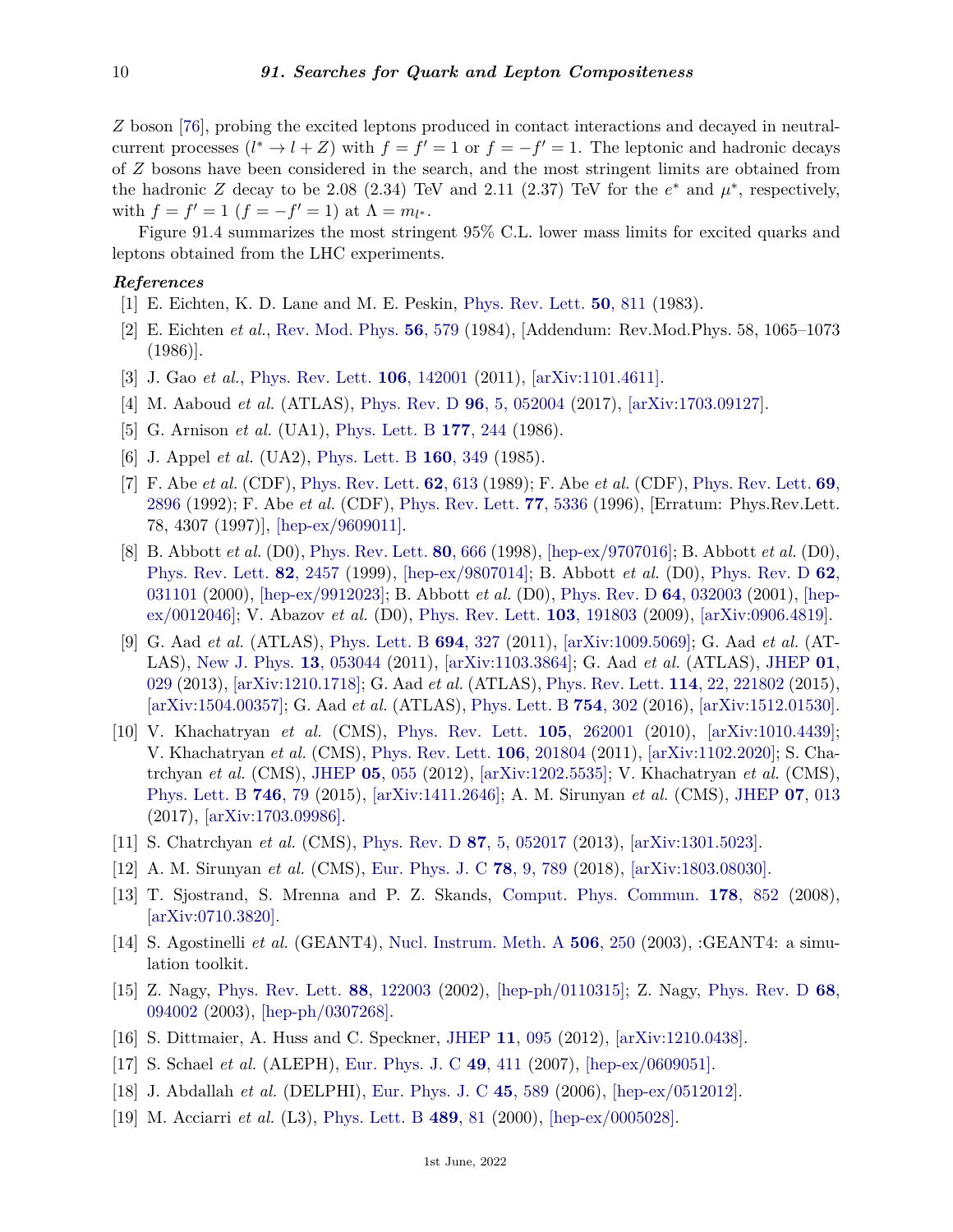- <span id="page-10-0"></span>[20] K. Ackerstaff *et al.* (OPAL), [Phys. Lett. B](http://doi.org/10.1016/S0370-2693(97)81627-9) **391**[, 221](http://doi.org/10.1016/S0370-2693(97)81627-9) (1997); G. Abbiendi *et al.* (OPAL), [Eur.](http://doi.org/10.1140/epjc/s2004-01595-9) [Phys. J. C](http://doi.org/10.1140/epjc/s2004-01595-9) **33**[, 173](http://doi.org/10.1140/epjc/s2004-01595-9) (2004), [\[hep-ex/0309053\].](https://arxiv.org/abs/hep-ex/0309053)
- <span id="page-10-1"></span>[21] F. Aaron *et al.* (H1), [Phys. Lett. B](http://doi.org/10.1016/j.physletb.2011.09.109) **[705](http://doi.org/10.1016/j.physletb.2011.09.109)**, 52 (2011), [\[arXiv:1107.2478\].](https://arxiv.org/abs/1107.2478)
- <span id="page-10-2"></span>[22] S. Chekanov *et al.* (ZEUS), [Phys. Lett. B](http://doi.org/10.1016/j.physletb.2004.03.081) **[591](http://doi.org/10.1016/j.physletb.2004.03.081)**, 23 (2004), [\[hep-ex/0401009\].](https://arxiv.org/abs/hep-ex/0401009)
- <span id="page-10-3"></span>[23] F. Abe *et al.* (CDF), [Phys. Rev. Lett.](http://doi.org/10.1103/PhysRevLett.68.1463) **68**[, 1463](http://doi.org/10.1103/PhysRevLett.68.1463) (1992); F. Abe *et al.* (CDF), [Phys. Rev. Lett.](http://doi.org/10.1103/PhysRevLett.79.2198) **[79](http://doi.org/10.1103/PhysRevLett.79.2198)**, [2198](http://doi.org/10.1103/PhysRevLett.79.2198) (1997); T. Affolder *et al.* (CDF), [Phys. Rev. Lett.](http://doi.org/10.1103/PhysRevLett.87.231803) **87**[, 231803](http://doi.org/10.1103/PhysRevLett.87.231803) (2001), [\[hep-ex/0107008\];](https://arxiv.org/abs/hep-ex/0107008) A. Abulencia *et al.* (CDF), [Phys. Rev. Lett.](http://doi.org/10.1103/PhysRevLett.96.211801) **96**[, 211801](http://doi.org/10.1103/PhysRevLett.96.211801) (2006), [\[hep-ex/0602045\].](https://arxiv.org/abs/hep-ex/0602045)
- <span id="page-10-4"></span>[24] B. Abbott *et al.* (D0), [Phys. Rev. Lett.](http://doi.org/10.1103/PhysRevLett.82.4769) **82**[, 4769](http://doi.org/10.1103/PhysRevLett.82.4769) (1999), [\[hep-ex/9812010\].](https://arxiv.org/abs/hep-ex/9812010)
- <span id="page-10-5"></span>[25] G. Aad *et al.* (ATLAS), [Phys. Rev. D](http://doi.org/10.1103/PhysRevD.84.011101) **84**[, 011101](http://doi.org/10.1103/PhysRevD.84.011101) (2011), [\[arXiv:1104.4398\];](https://arxiv.org/abs/1104.4398) G. Aad *et al.* (ATLAS), [Phys. Lett. B](http://doi.org/10.1016/j.physletb.2012.04.026) **712**[, 40](http://doi.org/10.1016/j.physletb.2012.04.026) (2012), [\[arXiv:1112.4462\];](https://arxiv.org/abs/1112.4462) G. Aad *et al.* (ATLAS), [Phys.](http://doi.org/10.1103/PhysRevD.87.015010) [Rev. D](http://doi.org/10.1103/PhysRevD.87.015010) **87**[, 1, 015010](http://doi.org/10.1103/PhysRevD.87.015010) (2013), [\[arXiv:1211.1150\];](https://arxiv.org/abs/1211.1150) G. Aad *et al.* (ATLAS), [Eur. Phys. J. C](http://doi.org/10.1140/epjc/s10052-014-3134-6) **[74](http://doi.org/10.1140/epjc/s10052-014-3134-6)**, [12, 3134](http://doi.org/10.1140/epjc/s10052-014-3134-6) (2014), [\[arXiv:1407.2410\];](https://arxiv.org/abs/1407.2410) M. Aaboud *et al.* (ATLAS), [Phys. Lett. B](http://doi.org/10.1016/j.physletb.2016.08.055) **761**[, 372](http://doi.org/10.1016/j.physletb.2016.08.055) (2016), [\[arXiv:1607.03669\];](https://arxiv.org/abs/1607.03669) M. Aaboud *et al.* (ATLAS), [JHEP](http://doi.org/10.1007/JHEP10(2017)182) **10**[, 182](http://doi.org/10.1007/JHEP10(2017)182) (2017), [\[arXiv:1707.02424\].](https://arxiv.org/abs/1707.02424)
- <span id="page-10-6"></span>[26] G. Aad *et al.* (ATLAS), [JHEP](http://doi.org/10.1007/JHEP11(2020)005) **11**[, 005](http://doi.org/10.1007/JHEP11(2020)005) (2020), [Erratum: JHEP 04, 142 (2021)], [\[arXiv:2006.12946\].](https://arxiv.org/abs/2006.12946)
- <span id="page-10-7"></span>[27] S. Chatrchyan *et al.* (CMS), [Phys. Rev. D](http://doi.org/10.1103/PhysRevD.87.032001) **87**[, 3, 032001](http://doi.org/10.1103/PhysRevD.87.032001) (2013), [\[arXiv:1212.4563\];](https://arxiv.org/abs/1212.4563) V. Khachatryan *et al.* (CMS), [JHEP](http://doi.org/10.1007/JHEP04(2015)025) **04**[, 025](http://doi.org/10.1007/JHEP04(2015)025) (2015), [\[arXiv:1412.6302\];](https://arxiv.org/abs/1412.6302) A. M. Sirunyan *et al.* (CMS), [JHEP](http://doi.org/10.1007/JHEP04(2019)114) **04**[, 114](http://doi.org/10.1007/JHEP04(2019)114) (2019), [\[arXiv:1812.10443\].](https://arxiv.org/abs/1812.10443)
- <span id="page-10-9"></span><span id="page-10-8"></span>[28] A. M. Sirunyan *et al.* (CMS), [JHEP](http://doi.org/10.1007/JHEP07(2021)208) **07**[, 208](http://doi.org/10.1007/JHEP07(2021)208) (2021), [\[arXiv:2103.02708\].](https://arxiv.org/abs/2103.02708)
- [29] W. Buchmuller and D. Wyler, [Nucl. Phys. B](http://doi.org/10.1016/0550-3213(86)90262-2) **268**[, 621](http://doi.org/10.1016/0550-3213(86)90262-2) (1986).
- <span id="page-10-11"></span><span id="page-10-10"></span>[30] B. Grzadkowski *et al.*, [JHEP](http://doi.org/10.1007/JHEP10(2010)085) **10**[, 085](http://doi.org/10.1007/JHEP10(2010)085) (2010), [\[arXiv:1008.4884\].](https://arxiv.org/abs/1008.4884)
- [31] E. E. Jenkins, A. V. Manohar and M. Trott, [JHEP](http://doi.org/10.1007/JHEP10(2013)087) **10**[, 087](http://doi.org/10.1007/JHEP10(2013)087) (2013), [\[arXiv:1308.2627\].](https://arxiv.org/abs/1308.2627)
- [32] E. E. Jenkins, A. V. Manohar and M. Trott, [JHEP](http://doi.org/10.1007/JHEP01(2014)035) **01**[, 035](http://doi.org/10.1007/JHEP01(2014)035) (2014), [\[arXiv:1310.4838\].](https://arxiv.org/abs/1310.4838)
- <span id="page-10-12"></span>[33] R. Alonso *et al.*, [JHEP](http://doi.org/10.1007/JHEP04(2014)159) **04**[, 159](http://doi.org/10.1007/JHEP04(2014)159) (2014), [\[arXiv:1312.2014\].](https://arxiv.org/abs/1312.2014)
- <span id="page-10-13"></span>[34] I. Brivio and M. Trott, [Phys. Rept.](http://doi.org/10.1016/j.physrep.2018.11.002) **[793](http://doi.org/10.1016/j.physrep.2018.11.002)**, 1 (2019), [\[arXiv:1706.08945\].](https://arxiv.org/abs/1706.08945)
- <span id="page-10-14"></span>[35] A. V. Manohar (2018), [\[arXiv:1804.05863\].](https://arxiv.org/abs/1804.05863)
- <span id="page-10-15"></span>[36] D. Barducci *et al.* (2018), [\[arXiv:1802.07237\].](https://arxiv.org/abs/1802.07237)
- [37] S. Alte, M. König and W. Shepherd, [JHEP](http://doi.org/10.1007/JHEP01(2018)094) **01**[, 094](http://doi.org/10.1007/JHEP01(2018)094) (2018), [\[arXiv:1711.07484\].](https://arxiv.org/abs/1711.07484)
- <span id="page-10-16"></span>[38] S. Alte, M. König and W. Shepherd, [JHEP](http://doi.org/10.1007/JHEP07(2019)144) **07**[, 144](http://doi.org/10.1007/JHEP07(2019)144) (2019), [\[arXiv:1812.07575\].](https://arxiv.org/abs/1812.07575)
- <span id="page-10-17"></span>[39] F. Renard, [Phys. Lett. B](http://doi.org/10.1016/0370-2693(82)90339-2) **116**[, 264](http://doi.org/10.1016/0370-2693(82)90339-2) (1982).
- [40] F. del Aguila, A. Mendez and R. Pascual, [Phys. Lett. B](http://doi.org/10.1016/0370-2693(84)90786-X) **140**[, 431](http://doi.org/10.1016/0370-2693(84)90786-X) (1984).
- <span id="page-10-18"></span>[41] M. Suzuki, [Phys. Lett. B](http://doi.org/10.1016/0370-2693(84)90842-6) **143**[, 237](http://doi.org/10.1016/0370-2693(84)90842-6) (1984).
- <span id="page-10-19"></span>[42] U. Baur, M. Spira and P. Zerwas, [Phys. Rev. D](http://doi.org/10.1103/PhysRevD.42.815) **42**[, 815](http://doi.org/10.1103/PhysRevD.42.815) (1990).
- <span id="page-10-20"></span>[43] K. Hagiwara, D. Zeppenfeld and S. Komamiya, [Z. Phys. C](http://doi.org/10.1007/BF01571391) **29**[, 115](http://doi.org/10.1007/BF01571391) (1985).
- <span id="page-10-21"></span>[44] N. Cabibbo, L. Maiani and Y. Srivastava, [Phys. Lett. B](http://doi.org/10.1016/0370-2693(84)91850-1) **139**[, 459](http://doi.org/10.1016/0370-2693(84)91850-1) (1984).
- <span id="page-10-22"></span>[45] D. Decamp *et al.* (ALEPH), [Phys. Rept.](http://doi.org/10.1016/0370-1573(92)90177-2) **216**[, 253](http://doi.org/10.1016/0370-1573(92)90177-2) (1992); R. Barate *et al.* (ALEPH), [Eur.](http://doi.org/10.1007/s100520050229) [Phys. J. C](http://doi.org/10.1007/s100520050229) **4**[, 571](http://doi.org/10.1007/s100520050229) (1998).
- [46] P. Abreu *et al.* (DELPHI), [Nucl. Phys. B](http://doi.org/10.1016/0550-3213(91)90007-K) **367**[, 511](http://doi.org/10.1016/0550-3213(91)90007-K) (1991); J. Abdallah *et al.* (DELPHI), [Eur.](http://doi.org/10.1140/epjc/s2004-01990-2) [Phys. J. C](http://doi.org/10.1140/epjc/s2004-01990-2) **37**[, 405](http://doi.org/10.1140/epjc/s2004-01990-2) (2004), [\[hep-ex/0409058\].](https://arxiv.org/abs/hep-ex/0409058)
- [47] O. Adriani *et al.* (L3), [Phys. Rept.](http://doi.org/10.1016/0370-1573(93)90027-B) **[236](http://doi.org/10.1016/0370-1573(93)90027-B)**, 1 (1993); P. Achard *et al.* (L3), [Phys. Lett. B](http://doi.org/10.1016/S0370-2693(02)01339-4) **[531](http://doi.org/10.1016/S0370-2693(02)01339-4)**, 28 (2002), [\[hep-ex/0202025\];](https://arxiv.org/abs/hep-ex/0202025) P. Achard *et al.* (L3), [Phys. Lett. B](http://doi.org/10.1016/j.physletb.2003.05.004) **[568](http://doi.org/10.1016/j.physletb.2003.05.004)**, 23 (2003), [\[hep](https://arxiv.org/abs/hep-ex/0306016)[ex/0306016\].](https://arxiv.org/abs/hep-ex/0306016)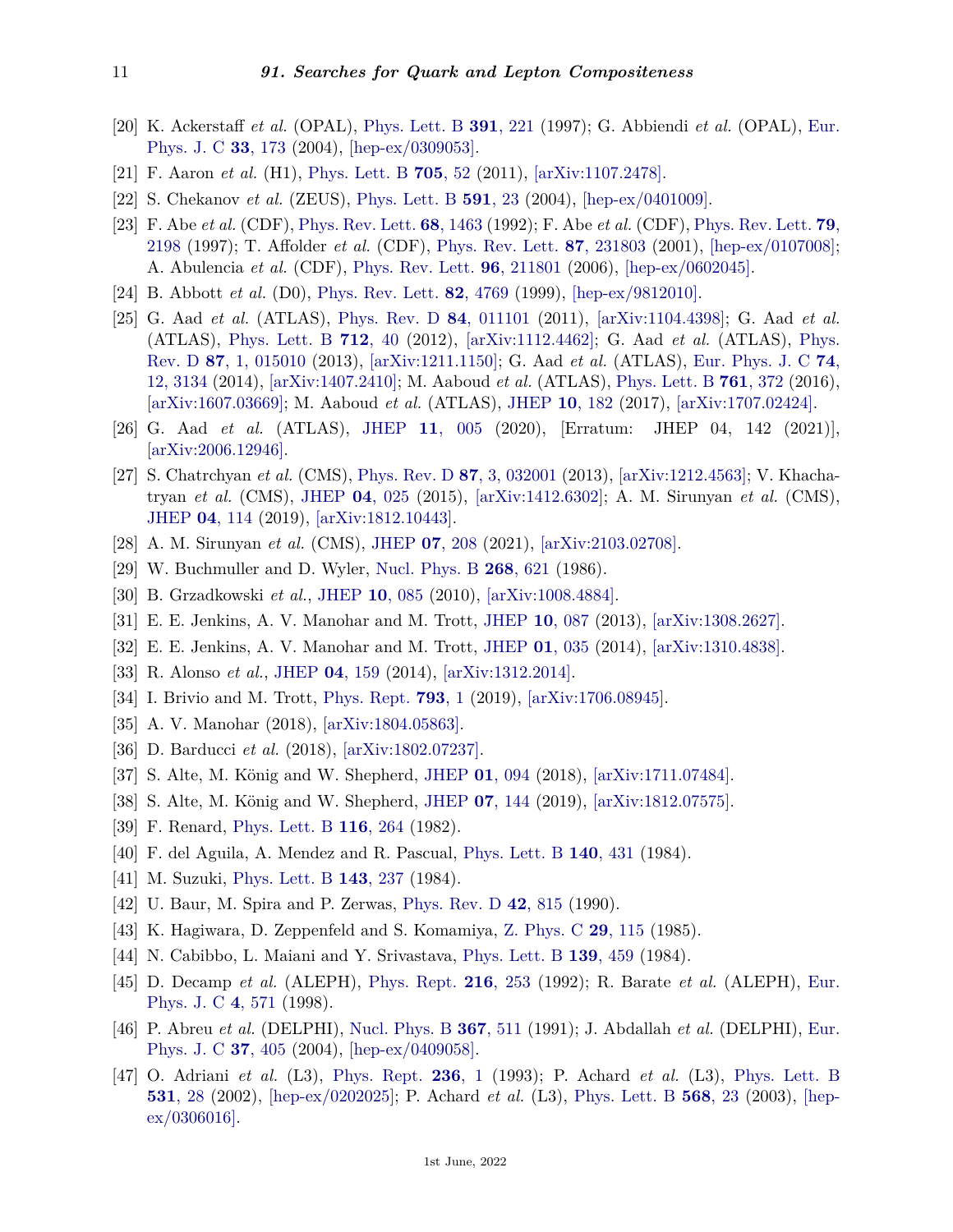- <span id="page-11-0"></span>[48] G. Abbiendi *et al.* (OPAL), [Phys. Lett. B](http://doi.org/10.1016/S0370-2693(02)02343-2) **[544](http://doi.org/10.1016/S0370-2693(02)02343-2)**, 57 (2002), [\[hep-ex/0206061\];](https://arxiv.org/abs/hep-ex/0206061) G. Abbiendi *et al.* (OPAL), [Phys. Lett. B](http://doi.org/10.1016/j.physletb.2004.09.059) **602**[, 167](http://doi.org/10.1016/j.physletb.2004.09.059) (2004), [\[hep-ex/0412011\].](https://arxiv.org/abs/hep-ex/0412011)
- <span id="page-11-1"></span>[49] C. Adloff *et al.* (H1), [Phys. Lett. B](http://doi.org/10.1016/S0370-2693(01)01410-1) **[525](http://doi.org/10.1016/S0370-2693(01)01410-1)**, 9 (2002), [\[hep-ex/0110037\];](https://arxiv.org/abs/hep-ex/0110037) F. Aaron *et al.* (H1), [Phys. Lett. B](http://doi.org/10.1016/j.physletb.2008.04.020) **663**[, 382](http://doi.org/10.1016/j.physletb.2008.04.020) (2008), [\[arXiv:0802.1858\];](https://arxiv.org/abs/0802.1858) F. Aaron *et al.* (H1), [Phys. Lett. B](http://doi.org/10.1016/j.physletb.2008.07.014) **666**[, 131](http://doi.org/10.1016/j.physletb.2008.07.014) (2008), [\[arXiv:0805.4530\].](https://arxiv.org/abs/0805.4530)
- <span id="page-11-2"></span>[50] S. Chekanov *et al.* (ZEUS), [Phys. Lett. B](http://doi.org/10.1016/S0370-2693(02)02863-0) **[549](http://doi.org/10.1016/S0370-2693(02)02863-0)**, 32 (2002), [\[hep-ex/0109018\].](https://arxiv.org/abs/hep-ex/0109018)
- <span id="page-11-3"></span>[51] D. Acosta *et al.* (CDF), [Phys. Rev. Lett.](http://doi.org/10.1103/PhysRevLett.94.101802) **94**[, 101802](http://doi.org/10.1103/PhysRevLett.94.101802) (2005), [\[hep-ex/0410013\];](https://arxiv.org/abs/hep-ex/0410013) A. Abulencia *et al.* (CDF), [Phys. Rev. Lett.](http://doi.org/10.1103/PhysRevLett.97.191802) **97**[, 191802](http://doi.org/10.1103/PhysRevLett.97.191802) (2006), [\[hep-ex/0606043\];](https://arxiv.org/abs/hep-ex/0606043) T. Aaltonen *et al.* (CDF), [Phys. Rev. D](http://doi.org/10.1103/PhysRevD.79.112002) **79**[, 112002](http://doi.org/10.1103/PhysRevD.79.112002) (2009), [\[arXiv:0812.4036\].](https://arxiv.org/abs/0812.4036)
- <span id="page-11-4"></span>[52] V. Abazov *et al.* (D0), [Phys. Rev. D](http://doi.org/10.1103/PhysRevD.73.111102) **73**[, 111102](http://doi.org/10.1103/PhysRevD.73.111102) (2006), [\[hep-ex/0604040\];](https://arxiv.org/abs/hep-ex/0604040) V. Abazov *et al.* (D0), [Phys. Rev. D](http://doi.org/10.1103/PhysRevD.77.091102) **77**[, 091102](http://doi.org/10.1103/PhysRevD.77.091102) (2008), [\[arXiv:0801.0877\];](https://arxiv.org/abs/0801.0877) V. Abazov *et al.* (D0), [Phys. Rev.](http://doi.org/10.1103/PhysRevLett.103.191803) [Lett.](http://doi.org/10.1103/PhysRevLett.103.191803) **103**[, 191803](http://doi.org/10.1103/PhysRevLett.103.191803) (2009), [\[arXiv:0906.4819\].](https://arxiv.org/abs/0906.4819)
- <span id="page-11-5"></span>[53] G. Aad *et al.* (ATLAS), [Phys. Lett. B](http://doi.org/10.1016/j.physletb.2012.01.035) **708**[, 37](http://doi.org/10.1016/j.physletb.2012.01.035) (2012), [\[arXiv:1108.6311\];](https://arxiv.org/abs/1108.6311) G. Aad *et al.* (ATLAS), [JHEP](http://doi.org/10.1007/JHEP01(2013)029) **01**[, 029](http://doi.org/10.1007/JHEP01(2013)029) (2013), [\[arXiv:1210.1718\];](https://arxiv.org/abs/1210.1718) G. Aad *et al.* (ATLAS), [Phys. Rev. D](http://doi.org/10.1103/PhysRevD.91.052007) **91**[, 5, 052007](http://doi.org/10.1103/PhysRevD.91.052007) (2015), [\[arXiv:1407.1376\];](https://arxiv.org/abs/1407.1376) G. Aad *et al.* (ATLAS), [Phys. Lett. B](http://doi.org/10.1016/j.physletb.2016.01.032) **754**[, 302](http://doi.org/10.1016/j.physletb.2016.01.032) (2016), [\[arXiv:1512.01530\];](https://arxiv.org/abs/1512.01530) M. Aaboud *et al.* (ATLAS), [Phys. Rev. D](http://doi.org/10.1103/PhysRevD.96.052004) **96**[, 5, 052004](http://doi.org/10.1103/PhysRevD.96.052004) (2017), [\[arXiv:1703.09127\].](https://arxiv.org/abs/1703.09127)
- <span id="page-11-6"></span>[54] G. Aad *et al.* (ATLAS), [JHEP](http://doi.org/10.1007/JHEP03(2020)145) **03**[, 145](http://doi.org/10.1007/JHEP03(2020)145) (2020), [\[arXiv:1910.08447\].](https://arxiv.org/abs/1910.08447)
- <span id="page-11-9"></span>[55] G. Aad *et al.* (ATLAS), [Phys. Rev. Lett.](http://doi.org/10.1103/PhysRevLett.108.211802) **108**[, 211802](http://doi.org/10.1103/PhysRevLett.108.211802) (2012), [\[arXiv:1112.3580\];](https://arxiv.org/abs/1112.3580) G. Aad *et al.* (ATLAS), [Phys. Lett. B](http://doi.org/10.1016/j.physletb.2013.12.029) **728**[, 562](http://doi.org/10.1016/j.physletb.2013.12.029) (2014), [\[arXiv:1309.3230\];](https://arxiv.org/abs/1309.3230) G. Aad *et al.* (ATLAS), [JHEP](http://doi.org/10.1007/JHEP03(2016)041) **03**[, 041](http://doi.org/10.1007/JHEP03(2016)041) (2016), [\[arXiv:1512.05910\].](https://arxiv.org/abs/1512.05910)
- <span id="page-11-10"></span>[56] M. Aaboud *et al.* (ATLAS), [Eur. Phys. J. C](http://doi.org/10.1140/epjc/s10052-018-5553-2) **78**[, 2, 102](http://doi.org/10.1140/epjc/s10052-018-5553-2) (2018), [\[arXiv:1709.10440\].](https://arxiv.org/abs/1709.10440)
- <span id="page-11-12"></span>[57] M. Aaboud *et al.* (ATLAS), [Phys. Rev. D](http://doi.org/10.1103/PhysRevD.98.032016) **98**[, 032016](http://doi.org/10.1103/PhysRevD.98.032016) (2018), [\[arXiv:1805.09299\].](https://arxiv.org/abs/1805.09299)
- <span id="page-11-13"></span>[58] M. Aaboud *et al.* (ATLAS), [Phys. Lett. B](http://doi.org/10.1016/j.physletb.2016.05.064) **759**[, 229](http://doi.org/10.1016/j.physletb.2016.05.064) (2016), [\[arXiv:1603.08791\].](https://arxiv.org/abs/1603.08791)
- <span id="page-11-15"></span>[59] G. Aad *et al.* (ATLAS), [JHEP](http://doi.org/10.1007/JHEP02(2016)110) **02**[, 110](http://doi.org/10.1007/JHEP02(2016)110) (2016), [\[arXiv:1510.02664\].](https://arxiv.org/abs/1510.02664)
- [60] G. Aad *et al.* (ATLAS), [Phys. Lett. B](http://doi.org/10.1016/j.physletb.2013.03.016) **721**[, 171](http://doi.org/10.1016/j.physletb.2013.03.016) (2013), [\[arXiv:1301.1583\].](https://arxiv.org/abs/1301.1583)
- <span id="page-11-16"></span>[61] G. Aad *et al.* (ATLAS), [Phys. Rev. D](http://doi.org/10.1103/PhysRevD.85.072003) **85**[, 072003](http://doi.org/10.1103/PhysRevD.85.072003) (2012), [\[arXiv:1201.3293\].](https://arxiv.org/abs/1201.3293)
- <span id="page-11-18"></span>[62] G. Aad *et al.* (ATLAS), [New J. Phys.](http://doi.org/10.1088/1367-2630/15/9/093011) **15**[, 093011](http://doi.org/10.1088/1367-2630/15/9/093011) (2013), [\[arXiv:1308.1364\].](https://arxiv.org/abs/1308.1364)
- <span id="page-11-19"></span>[63] G. Aad *et al.* (ATLAS), [JHEP](http://doi.org/10.1007/JHEP08(2015)138) **08**[, 138](http://doi.org/10.1007/JHEP08(2015)138) (2015), [\[arXiv:1411.2921\].](https://arxiv.org/abs/1411.2921)
- <span id="page-11-20"></span>[64] G. Aad *et al.* (ATLAS), [New J. Phys.](http://doi.org/10.1088/1367-2630/18/7/073021) **18**[, 7, 073021](http://doi.org/10.1088/1367-2630/18/7/073021) (2016), [Erratum: New J.Phys. 21, 109501 (2019)], [\[arXiv:1601.05627\].](https://arxiv.org/abs/1601.05627)
- <span id="page-11-17"></span>[65] M. Aaboud *et al.* (ATLAS), [Eur. Phys. J. C](http://doi.org/10.1140/epjc/s10052-019-7295-1) **79**[, 9, 803](http://doi.org/10.1140/epjc/s10052-019-7295-1) (2019), [\[arXiv:1906.03204\].](https://arxiv.org/abs/1906.03204)
- <span id="page-11-7"></span>[66] S. Chatrchyan *et al.* (CMS), [Phys. Lett. B](http://doi.org/10.1016/j.physletb.2011.09.015) **704**[, 123](http://doi.org/10.1016/j.physletb.2011.09.015) (2011), [\[arXiv:1107.4771\];](https://arxiv.org/abs/1107.4771) S. Chatrchyan *et al.* (CMS), [JHEP](http://doi.org/10.1007/JHEP01(2013)013) **01**[, 013](http://doi.org/10.1007/JHEP01(2013)013) (2013), [\[arXiv:1210.2387\];](https://arxiv.org/abs/1210.2387) S. Chatrchyan *et al.* (CMS), [Phys. Rev.](http://doi.org/10.1103/PhysRevD.87.114015) [D](http://doi.org/10.1103/PhysRevD.87.114015) **87**[, 11, 114015](http://doi.org/10.1103/PhysRevD.87.114015) (2013), [\[arXiv:1302.4794\].](https://arxiv.org/abs/1302.4794)
- <span id="page-11-14"></span>[67] V. Khachatryan *et al.* (CMS), [Phys. Rev. D](http://doi.org/10.1103/PhysRevD.91.052009) **91**[, 5, 052009](http://doi.org/10.1103/PhysRevD.91.052009) (2015), [\[arXiv:1501.04198\].](https://arxiv.org/abs/1501.04198)
- [68] V. Khachatryan *et al.* (CMS), [Phys. Rev. Lett.](http://doi.org/10.1103/PhysRevLett.116.071801) **116**[, 7, 071801](http://doi.org/10.1103/PhysRevLett.116.071801) (2016), [\[arXiv:1512.01224\];](https://arxiv.org/abs/1512.01224) V. Khachatryan *et al.* (CMS), [Phys. Rev. Lett.](http://doi.org/10.1103/PhysRevLett.117.031802) **117**[, 3, 031802](http://doi.org/10.1103/PhysRevLett.117.031802) (2016), [\[arXiv:1604.08907\];](https://arxiv.org/abs/1604.08907) A. M. Sirunyan *et al.* (CMS), [Phys. Lett. B](http://doi.org/10.1016/j.physletb.2017.02.012) **769**[, 520](http://doi.org/10.1016/j.physletb.2017.02.012) (2017), [Erratum: Phys.Lett.B 772, 882–883 (2017)], [\[arXiv:1611.03568\];](https://arxiv.org/abs/1611.03568) A. M. Sirunyan *et al.* (CMS), [JHEP](http://doi.org/10.1007/JHEP08(2018)130) **08**[, 130](http://doi.org/10.1007/JHEP08(2018)130) (2018), [\[arXiv:1806.00843\].](https://arxiv.org/abs/1806.00843)
- <span id="page-11-8"></span>[69] A. M. Sirunyan *et al.* (CMS), [JHEP](http://doi.org/10.1007/JHEP05(2020)033) **05**[, 033](http://doi.org/10.1007/JHEP05(2020)033) (2020), [\[arXiv:1911.03947\].](https://arxiv.org/abs/1911.03947)
- <span id="page-11-11"></span>[70] V. Khachatryan *et al.* (CMS), [Phys. Lett. B](http://doi.org/10.1016/j.physletb.2014.09.048) **738**[, 274](http://doi.org/10.1016/j.physletb.2014.09.048) (2014), [\[arXiv:1406.5171\].](https://arxiv.org/abs/1406.5171)